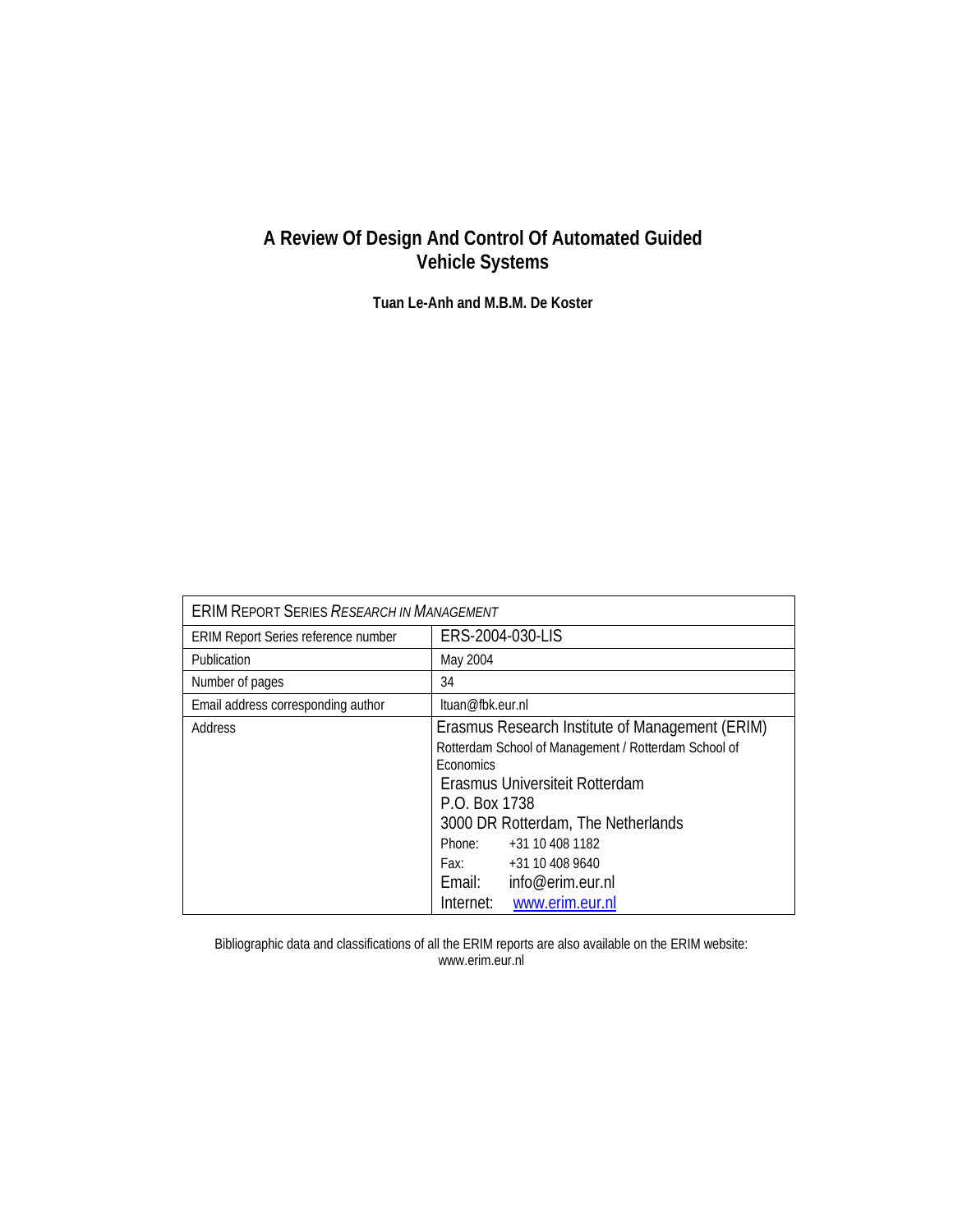## **E**RASMUS **R**ESEARCH **I**NSTITUTE OF **M**ANAGEMENT

# REPORT SERIES *RESEARCH IN MANAGEMENT*

| <b>BIBLIOGRAPHIC DATA AND CLASSIFICATIONS</b>  |                                                                                                                                                                                                                                                                                                                                                                                                                                                                                                                                                                                                                                                                                                                     |                                                                            |  |  |  |  |
|------------------------------------------------|---------------------------------------------------------------------------------------------------------------------------------------------------------------------------------------------------------------------------------------------------------------------------------------------------------------------------------------------------------------------------------------------------------------------------------------------------------------------------------------------------------------------------------------------------------------------------------------------------------------------------------------------------------------------------------------------------------------------|----------------------------------------------------------------------------|--|--|--|--|
| Abstract                                       | This paper presents a review on design and control of automated guided vehicle systems. We<br>address most key related issues including guide-path design, estimating the number of<br>vehicles, vehicle scheduling, idle-vehicle positioning, battery management, vehicle routing, and<br>conflict resolution. We discuss and classify important models and results from key publications in<br>literature on automated guided vehicle systems, including often-neglected areas, such as idle-<br>vehicle positioning and battery management. In addition, we propose a decision framework for<br>design and implementation of automated guided vehicle systems, and suggest some fruitful<br>research directions. |                                                                            |  |  |  |  |
| Library of Congress                            | 5001-6182                                                                                                                                                                                                                                                                                                                                                                                                                                                                                                                                                                                                                                                                                                           | <b>Business</b>                                                            |  |  |  |  |
| Classification                                 | 5201-5982                                                                                                                                                                                                                                                                                                                                                                                                                                                                                                                                                                                                                                                                                                           | <b>Business Science</b>                                                    |  |  |  |  |
| (ICC)                                          | <b>HE 383</b>                                                                                                                                                                                                                                                                                                                                                                                                                                                                                                                                                                                                                                                                                                       | Transportation - waterways in relation to other forms of<br>transportation |  |  |  |  |
| Journal of Economic                            | M                                                                                                                                                                                                                                                                                                                                                                                                                                                                                                                                                                                                                                                                                                                   | <b>Business Administration and Business Economics</b>                      |  |  |  |  |
| Literature                                     | M 11                                                                                                                                                                                                                                                                                                                                                                                                                                                                                                                                                                                                                                                                                                                | <b>Production Management</b>                                               |  |  |  |  |
| (JEL)                                          | R <sub>4</sub>                                                                                                                                                                                                                                                                                                                                                                                                                                                                                                                                                                                                                                                                                                      | <b>Transportation Systems</b>                                              |  |  |  |  |
|                                                | R <sub>4</sub>                                                                                                                                                                                                                                                                                                                                                                                                                                                                                                                                                                                                                                                                                                      | <b>Transportation Systems</b>                                              |  |  |  |  |
| European Business Schools                      | 85 A                                                                                                                                                                                                                                                                                                                                                                                                                                                                                                                                                                                                                                                                                                                | <b>Business General</b>                                                    |  |  |  |  |
| Library Group                                  | 260 K                                                                                                                                                                                                                                                                                                                                                                                                                                                                                                                                                                                                                                                                                                               | Logistics                                                                  |  |  |  |  |
| (EBSLG)                                        | 240 B                                                                                                                                                                                                                                                                                                                                                                                                                                                                                                                                                                                                                                                                                                               | Information Systems Management                                             |  |  |  |  |
|                                                | 260 K                                                                                                                                                                                                                                                                                                                                                                                                                                                                                                                                                                                                                                                                                                               | Logistics                                                                  |  |  |  |  |
| Gemeenschappelijke Onderwerpsontsluiting (GOO) |                                                                                                                                                                                                                                                                                                                                                                                                                                                                                                                                                                                                                                                                                                                     |                                                                            |  |  |  |  |
| <b>Classification GOO</b>                      | 85.00                                                                                                                                                                                                                                                                                                                                                                                                                                                                                                                                                                                                                                                                                                               | Bedrijfskunde, Organisatiekunde: algemeen                                  |  |  |  |  |
|                                                | 85.34                                                                                                                                                                                                                                                                                                                                                                                                                                                                                                                                                                                                                                                                                                               | Logistiek management                                                       |  |  |  |  |
|                                                | 85.20                                                                                                                                                                                                                                                                                                                                                                                                                                                                                                                                                                                                                                                                                                               | Bestuurlijke informatie, informatieverzorging                              |  |  |  |  |
|                                                | 85.34                                                                                                                                                                                                                                                                                                                                                                                                                                                                                                                                                                                                                                                                                                               | Logistiek management                                                       |  |  |  |  |
| Keywords GOO                                   | Bedrijfskunde / Bedrijfseconomie                                                                                                                                                                                                                                                                                                                                                                                                                                                                                                                                                                                                                                                                                    |                                                                            |  |  |  |  |
|                                                | Bedrijfsprocessen, logistiek, management informatiesystemen                                                                                                                                                                                                                                                                                                                                                                                                                                                                                                                                                                                                                                                         |                                                                            |  |  |  |  |
|                                                | Goederenoverslag; Automated guided vehicles, literatuuroverzichten                                                                                                                                                                                                                                                                                                                                                                                                                                                                                                                                                                                                                                                  |                                                                            |  |  |  |  |
| Free keywords                                  | Material handling system; Automated quided vehicle; Literature overview                                                                                                                                                                                                                                                                                                                                                                                                                                                                                                                                                                                                                                             |                                                                            |  |  |  |  |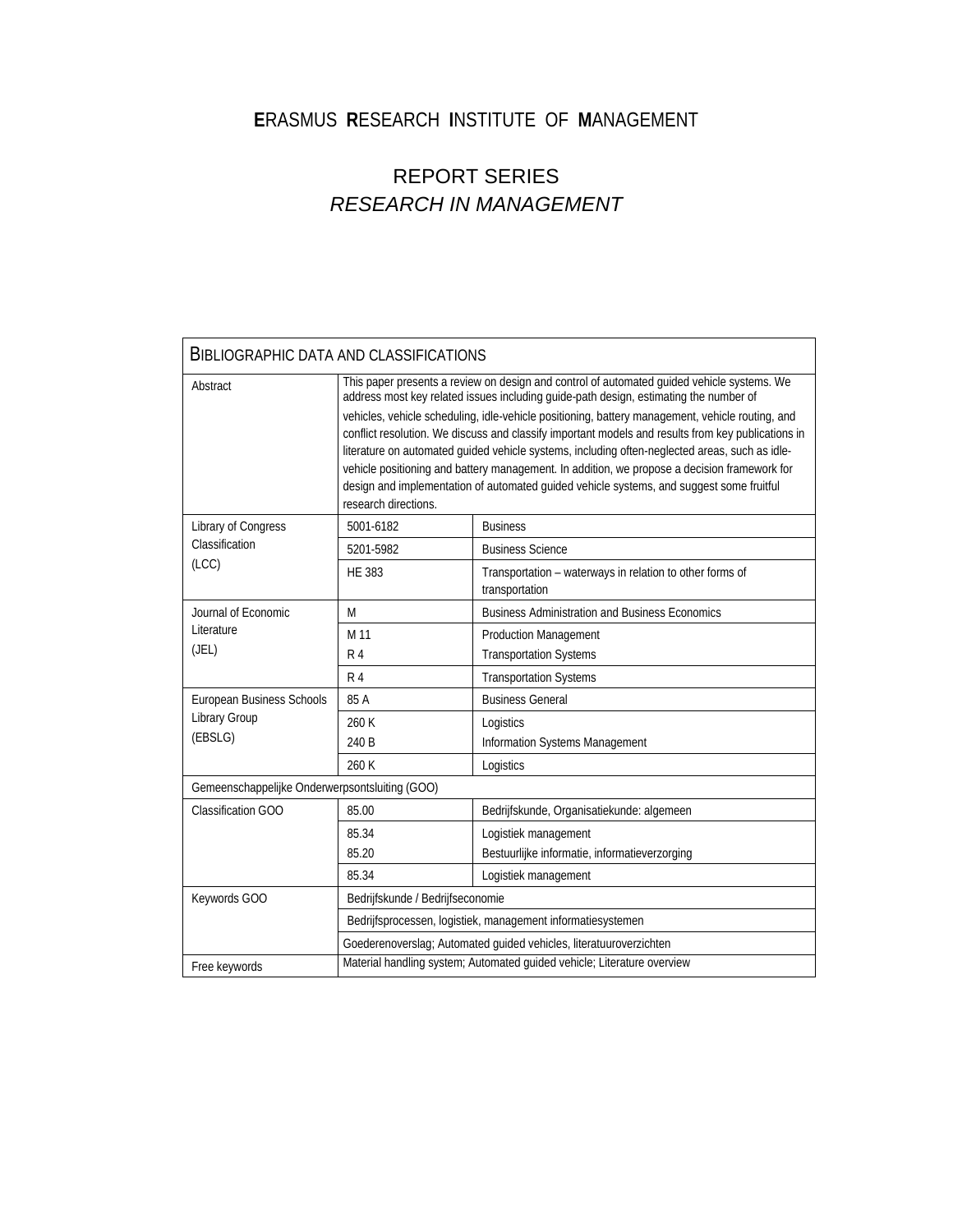## **A REVIEW OF DESIGN AND CONTROL OF AUTOMATED GUIDED VEHICLE SYSTEMS**

### Tuan Le-Anh\* , MBM De Koster

*Rotterdam School of Management, Erasmus University Rotterdam, P.O. Box 1738, 3000 DR Rotterdam, The Netherlands \*Corresponding author. Tel.: +31 10 4082027; fax: + 31 10 408 9014; e-mail LTuan@fbk.eur.nl* 

#### **Abstract**

This paper presents a review on design and control of automated guided vehicle systems. We address most key related issues including guide-path design, estimating the number of vehicles, vehicle scheduling, idle-vehicle positioning, battery management, vehicle routing, and conflict resolution. We discuss and classify important models and results from key publications in literature on automated guided vehicle systems, including often-neglected areas, such as idle-vehicle positioning and battery management. In addition, we propose a decision framework for design and implementation of automated guided vehicle systems, and suggest some fruitful research directions.

Keywords: Material handling system; Automated guided vehicle; Literature overview

#### **1 Introduction**

Material handling systems using automated guided vehicles (AGVs) are commonly used in facilities such as manufacturing plants, warehouses, distribution centers and terminals. Figure 1 gives an example of such a material handling system in a distribution center of computer hard and software (De Koster et al., 2004), in which guided vehicles transport pallets (loads) between locations, e.g. from receiving lanes to storage areas, and from storage areas to shipping lanes.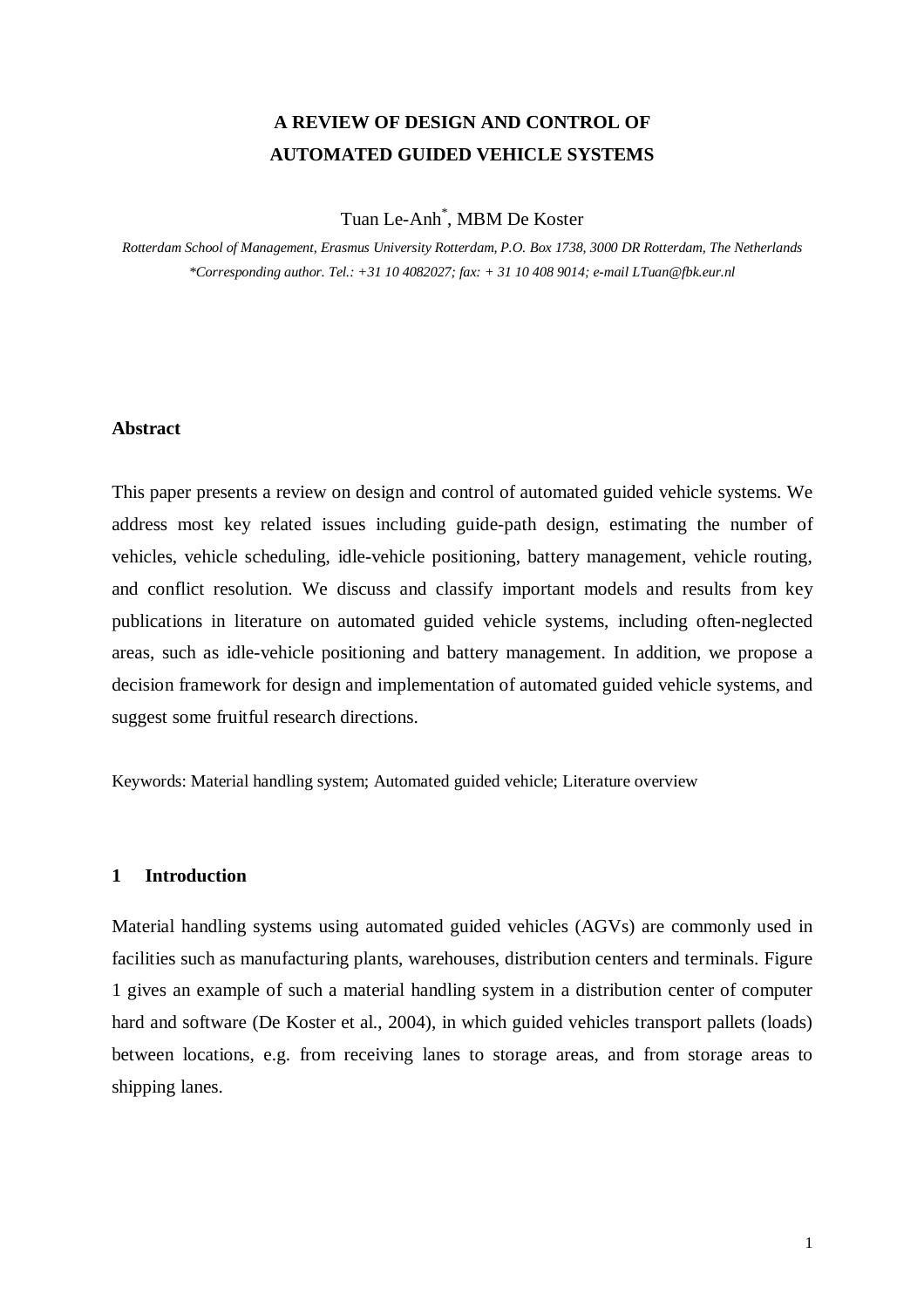

**Figure 1** The guided-vehicle system of a distribution center

The performance of the material handling system directly affects the performance of the whole facility. Basically, the relevant issues at facilities using automated guided vehicles can be divided into the following main categories: guide-path design, estimating the required number of vehicles, vehicle scheduling, idle-vehicle positioning, battery management, vehicle routing and conflict resolution. These issues relate to different levels of the decisionmaking process. The guide-path design problem can be seen as a problem at strategic level. The decision at this stage has a strong effect on decisions at other levels. Issues at tactical level include estimating the number of vehicles, scheduling vehicle, positioning idle vehicles and, managing battery-charging scheme. Finally, the vehicle routing and conflict resolution problems are addressed at the operational level. During the design and implementation process, some interactions and iterations can be seen between steps. The type of the guidepath system directly influences the number of vehicles required and the complexity of the vehicle scheduling system. The scheduling system also affects the number of vehicles required.

Modern AGV systems differ from the classic ones as described for instance in the books of Jünemann and Schmidt (2000) and Tompkins et al. (2003) in several respects. Rather than using fixed paths, many modern AGVs are free-ranging, which means their preferred tracks are software programmed, and can be changed relatively easy when new stations or flows are added. A second difference is in the way they can be controlled. Agent technology allows decisions to be taken by these smart vehicles that in the past were taken by central controllers. This leads to adaptive, self-learning systems and is particularly appropriate for large, complex systems with many vehicles and much potential vehicle interference. These developments do not imply that the traditional decision-making problems become obsolete.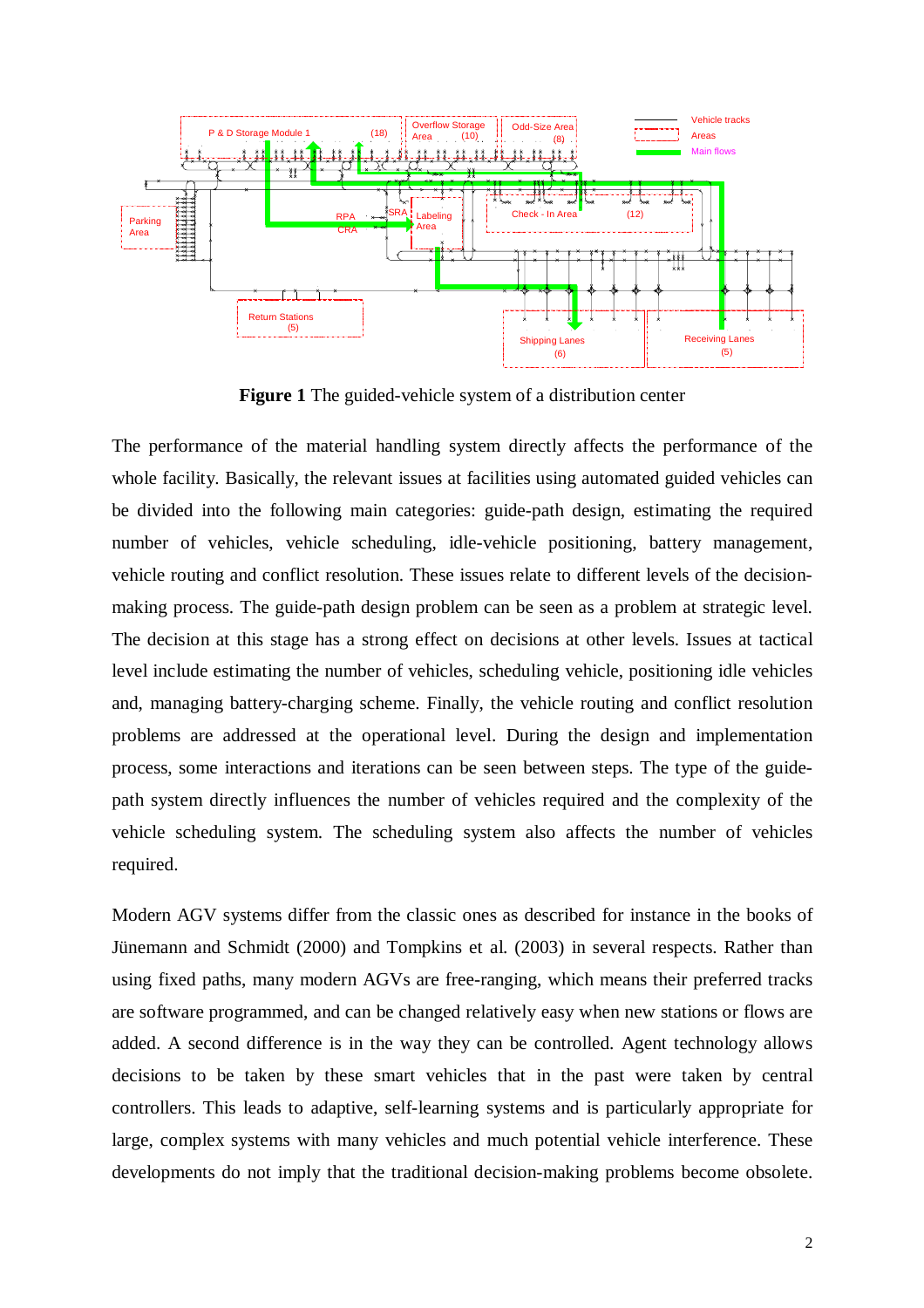Rather, they lead to new challenges for research. We both discuss the traditional AGV system decision-making problems and the impact of these developments on decision-making.

There are few review papers on AGV systems. However, they concentrate on only limited parts of the problem (Qiu et al. (2002) focus on scheduling and routing problems) or are not up to date (Sinriech, 1995; Co and Tanchoco, 1991; King and Wilson, 1991). Moreover, they ignore some areas such as idle-vehicle positioning and battery management. This paper attempts to fill this gap, by giving an extended overview of existing literature, including the most recent contributions, and also structures the design and implementation decision process for AGV systems. For each area, we review and classify key decision models. In addition, a new classification for dispatching rules, a guideline for selecting a suitable scheduling system and a decision framework for design and implementation of AGV systems are proposed. We also consider idle-vehicle positioning and battery management problem, which many review papers neglect. Finally, we make suggestions for some fruitful future research directions.

We start with an introduction to AGV systems followed by a discussion of guide-path design in section 2. Section 3 investigates the problem of determining the required number of singleor multi-load vehicles. Section 4 reviews the problem of managing an AGV system including online and offline scheduling, vehicle dispatching, idle-vehicle positioning, battery management, vehicle routing and conflict resolution. In section 5, we illustrate the design and implementation decision process of an AGV system by a decision framework. Finally, in section 6 we draw conclusions and identify subjects for further research.

#### **2 Guide-path design**

Guide-path design is an important problem in AGV system design and is one of the very first problems to be considered. The guide-path depends greatly on the allocation of shop-floor space, layout of storage zones and the arrangement of handling stations. In most cases, the shop-floor space is fixed and it imposes constraints on the guide-path design problem. The vehicle guide-path is usually represented such that aisle intersections, pick-up and delivery (P/D) locations can be considered as nodes on a graph connected by a set of arcs. The arcs describe the paths that vehicles can follow when moving from node to node. Directed arcs between two nodes indicate the direction of the vehicle flow. Cost can be assigned to each arc representing the distance between the two end points of a segment or the time required by a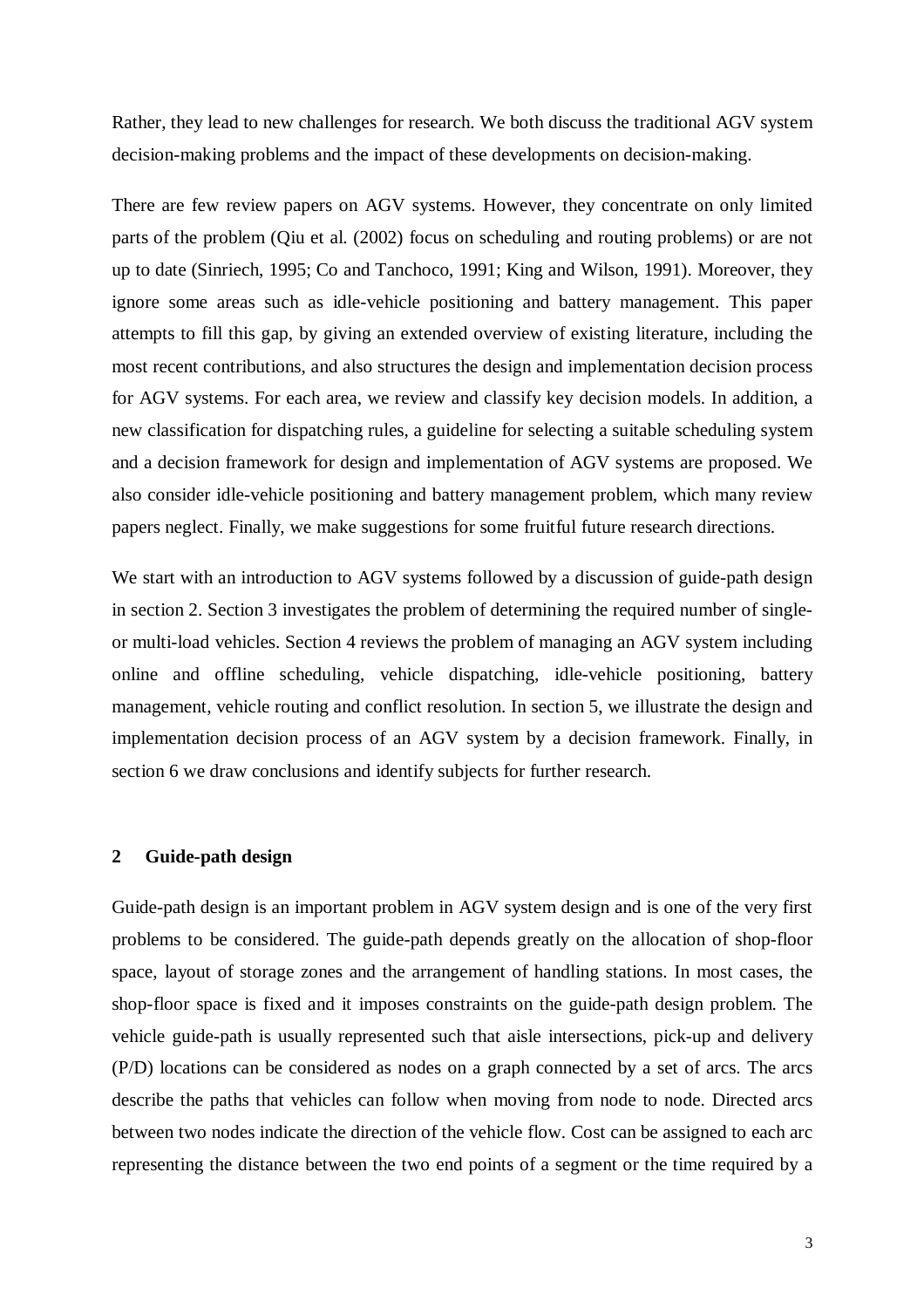vehicle to travel along the arc. This representation can be seen as a network-based system that is useful for formulating the guide-path design problem. The guide-path system can be classified by the characteristics indicated in Table 1 and will be explained further in the next section.

**Table 1** Characteristics of guide-path systems

| <b>Flow topology</b> | <b>Number of parallel lanes</b> |                     |
|----------------------|---------------------------------|---------------------|
| Conventional         | Single lane                     | Unidirectional flow |
| Single-loop          | Multiple lanes                  | Bidirectional flow  |
| <b>Tandem</b>        |                                 |                     |

The first strategically important issue here is selecting the performance criteria for designing a guide-path system.

#### **2.1 Performance criteria**

An important question is which performance criteria are most important for the guide-path design problem. Beamon (1998) describes several important performance criteria for automated guided vehicle systems such as vehicle travel time, vehicle utilization, queue length, and material handling cost. The most common performance criterion in guide-path design is minimizing the total vehicle travel distance corresponding to a given layout and flows (Gaskins and Tanchoco, 1987; Kaspi and Tanchoco, 1990). Kaspi et al. (2002) include both the vehicle loaded and empty travel time in the objective function. Lim et al. (2002) use the total vehicle travel time (including the loaded and empty vehicle travel and waiting time caused by congestion or vehicle interferences) as the objective function. Several authors use multiple objectives. Kim and Tanchoco (1993) consider the travel cost and the cost of each path segment. Chen et al. (1999) use the total vehicle travel time and the trip failure rate as performance measures for their model. Talbot (2003) uses the required number of vehicles and the guide-path length to measure the system performance. Generally, multi-criteria objective functions lead to a better solution quality.

The next three sections review the design problem for the three most important guide-path systems in literature. The literature does not clearly indicate when and where a specific type should be selected, but based on the system requirements, characteristics of facilities and of each guide-path system, decision makers can select one of them for their system.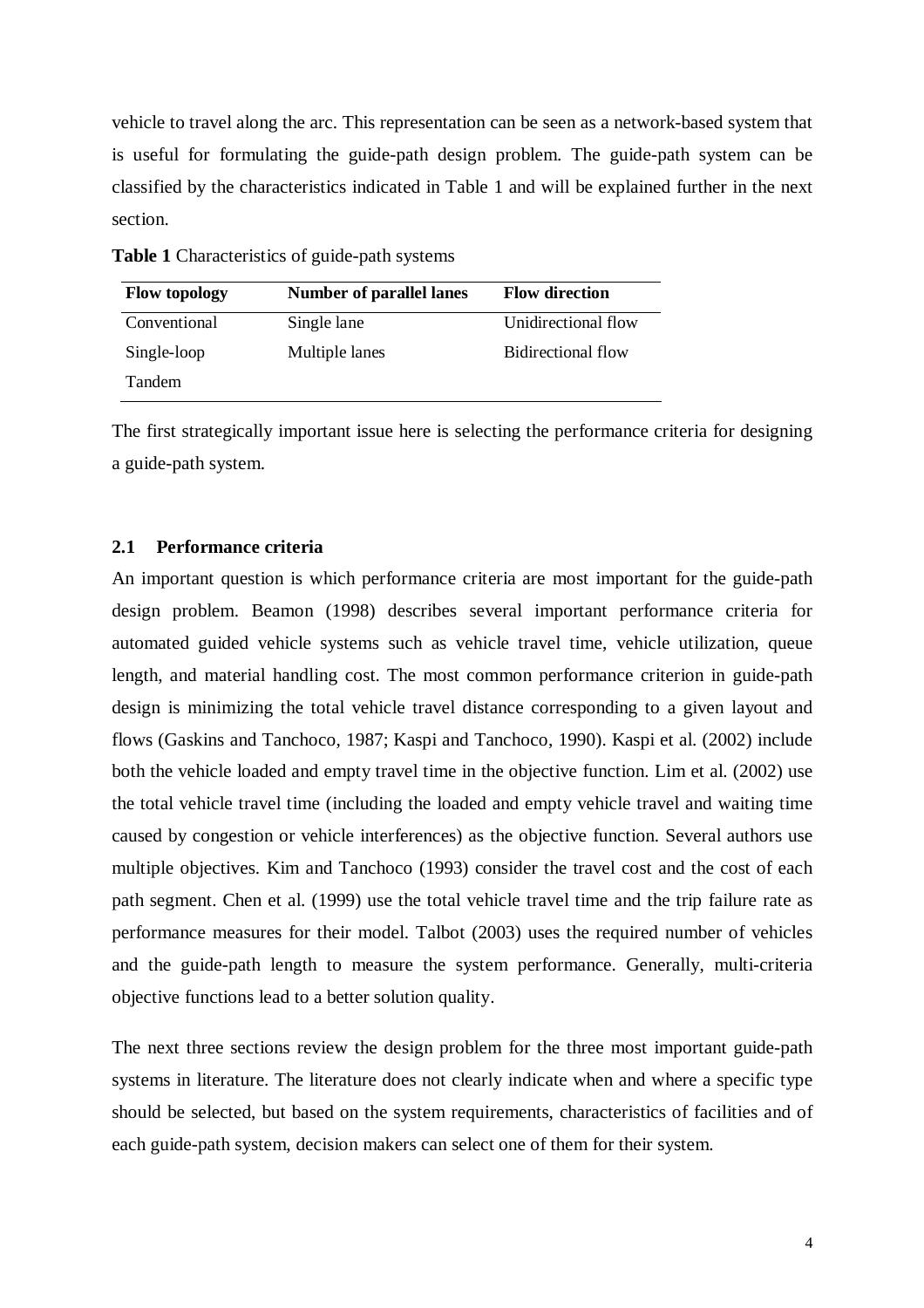#### **2.2 Conventional guide-path system**

A conventional guide-path system is a network of guide-paths connecting all workstations in a system that have transportation requirements. This network may contain junctions, intersections, and shortcuts. The conventional guide-path can be unidirectional or bidirectional. In the unidirectional guide-path system vehicles travel in only one direction of the guide-path. In the bidirectional system, both travel directions are possible.

#### **Unidirectional guide-path system**

The unidirectional conventional guide-path system is very popular in practice, particularly in warehouses or distribution centers (Figure 1). Several authors (Gaskins and Tanchoco, 1987; Gaskins et al., 1989; Goetz and Egbelu, 1990; Kaspi and Tanchoco, 1990; Sinriech and Tanchoco, 1991; Kim and Tanchoco, 1993) formulate the guide-path design problem as a 0-1 integer-programming (IP) model. These models decide the guide-path sections and their directions that minimize the total loaded vehicle travel distance. The size of the guide-path desogn IP model can be huge for practical problems. To speed up the solution procedure, Goetz and Egbelu (1990) focus on only the major flows between departments and Sinriech and Tanchoco (1991) consider only intersection nodes in their branch-and-bound algorithm.

Ignoring the empty vehicle travel time is the main drawback of above models. Kaspi et al. (2002) propose an improved formulation of the model in Kaspi and Tanchoco (1990) by incorporating the empty vehicle travel in the objective function and reducing the number of binary variables. Their formulation is illustrated below:

$$
\min \sum_{ijlm} L_{ijlm} d_{ij} + \sum_{ijlm} E_{ijlm} d_{ij}
$$
\n
$$
L_{ijlm} \le M Z_{ij} \forall i, j \text{ and } \forall l, m \text{ (1)}
$$
\n
$$
Z_{ij} + Z_{ji} \le 1 \forall i, j \qquad (2)
$$
\n
$$
\sum_{i} L_{ijlm} = f_{lm} \qquad (3)
$$
\n
$$
\sum_{k} L_{klmn} = f_{lm} \qquad (4)
$$
\n
$$
\sum_{i} L_{ijlm} = f_{lm} \qquad (5)
$$
\n
$$
\sum_{jl} E_{ijml} = \sum_{l} f_{jm} \qquad (9)
$$
\n
$$
\sum_{i} Z_{ij} \ge 1 \qquad \forall j \qquad (1)
$$
\n
$$
\sum_{k} L_{ijlm} = f_{lm} \qquad (10)
$$
\n
$$
\sum_{i} L_{ijlm} = \sum_{k} L_{jklm} \qquad (11)
$$
\n
$$
\sum_{i} L_{ijlm} = \sum_{k} L_{jklm} \qquad (12)
$$
\n
$$
Z_{ij} = \{0,1\} \qquad \forall i, j \qquad (12)
$$

where *N*- number of entries in the from-to chart;  $f_{lm}$ - flow intensity from pick-up node *l* to delivery node *m*;  $d_{ij}$ - length of arc *i-j* (the distance from node *i* to an adjacent node *j*);  $Y_{lm}$ - path length from node *l* to node *m*; *Wml-* flow intensity of empty vehicles from delivery station *m* to pick-up station *l*; *Lijlm-* loaded vehicle traffic intensity of *l-m* delivery path along arc *i-j*; *Eijlm-* empty vehicle traffic intensity of *m-l* delivery path along arc  $i-j$ ;  $Z_{ij} = 1$  if arc  $i-j$  is directed from node *i* to node  $j = 0$  otherwise; *M*- a large number.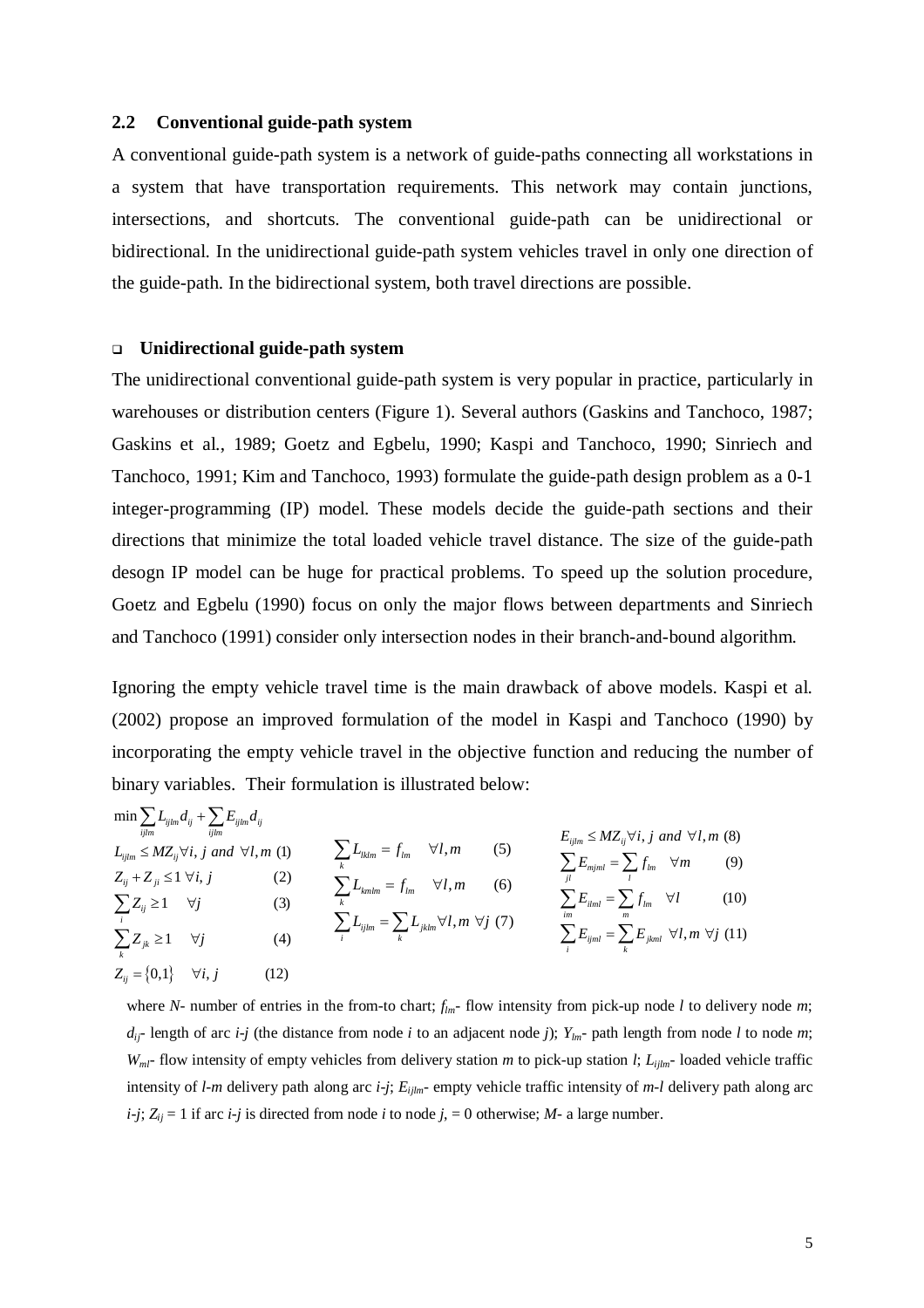The objective function is to minimize both the loaded and empty vehicle travel distance. The constraint set (1-4) ensures the connectivity of the network-flow. The constraint sets (5-7) and (8-11) ensures the flow feasibility of the network-flow. This is a mixed-integer (0-1) programming model, which is difficult to solve.

They solve this model using a branch-and-bound depth-first search algorithm. The empty vehicle flow  $(W_{ml})$  is computed during the execution of the search algorithm by solving a transportation problem to distribute empty vehicles from the group of delivery stations to the group of pick-up stations to minimize the total distribution flow.

Besides empty vehicle travel time, time lost caused by vehicle interference also impacts the quality of solutions. Lim et al. (2002) consider total vehicle travel, including the empty and loaded vehicle travel time and time lost caused by congestion and vehicle interference in the design model. They estimate the total vehicle travel time using the Q-learning technique (a process of learning how to match states with actions in order to maximize a numerical reward). They show that their results are superior to those of Kim and Tanchoco (1993). Obviously, the quality of their solution depends heavily on the accuracy of the travel time computed by the Q-learning process.

A more complicated problem is tackled by Johnson and Brandeau (1993, 1994); Al-Sultan and Bozer (1998). Their models select path configuration and the P/D stations at a same time. Al-Sultan and Bozer (1998) use a simulated annealing heuristic to solve the guide-path design problem. In their paper, they also note that the model of Gaskins and Tanchoco (1987) may generate infeasible or non-optimal solutions. Johnson and Brandeau (1993, 1994) use the benefit of AGV systems and fixed cost of setting a pick-up/delivery (P/D) station as the objective function instead of total vehicle travel distances. Johnson and Brandeau (1993)'s model also determines the number of vehicles required to warrant a service level (expected time until a workstation is replenished from the central depot). The pool of vehicles is approximated by an M/G/c queuing system. They formulate the problem as a 0-1 IP model and solve it using a branch-and-bound algorithm.

#### **Bidirectional guide-path system**

The conventional bidirectional guide-path is not popular in material handling systems, although it can result in a higher productivity than the corresponding unidirectional guidepath system. The main reason is that the control problem in such systems becomes very complicated. This problem can be resolved by using dual unidirectional lanes. However, the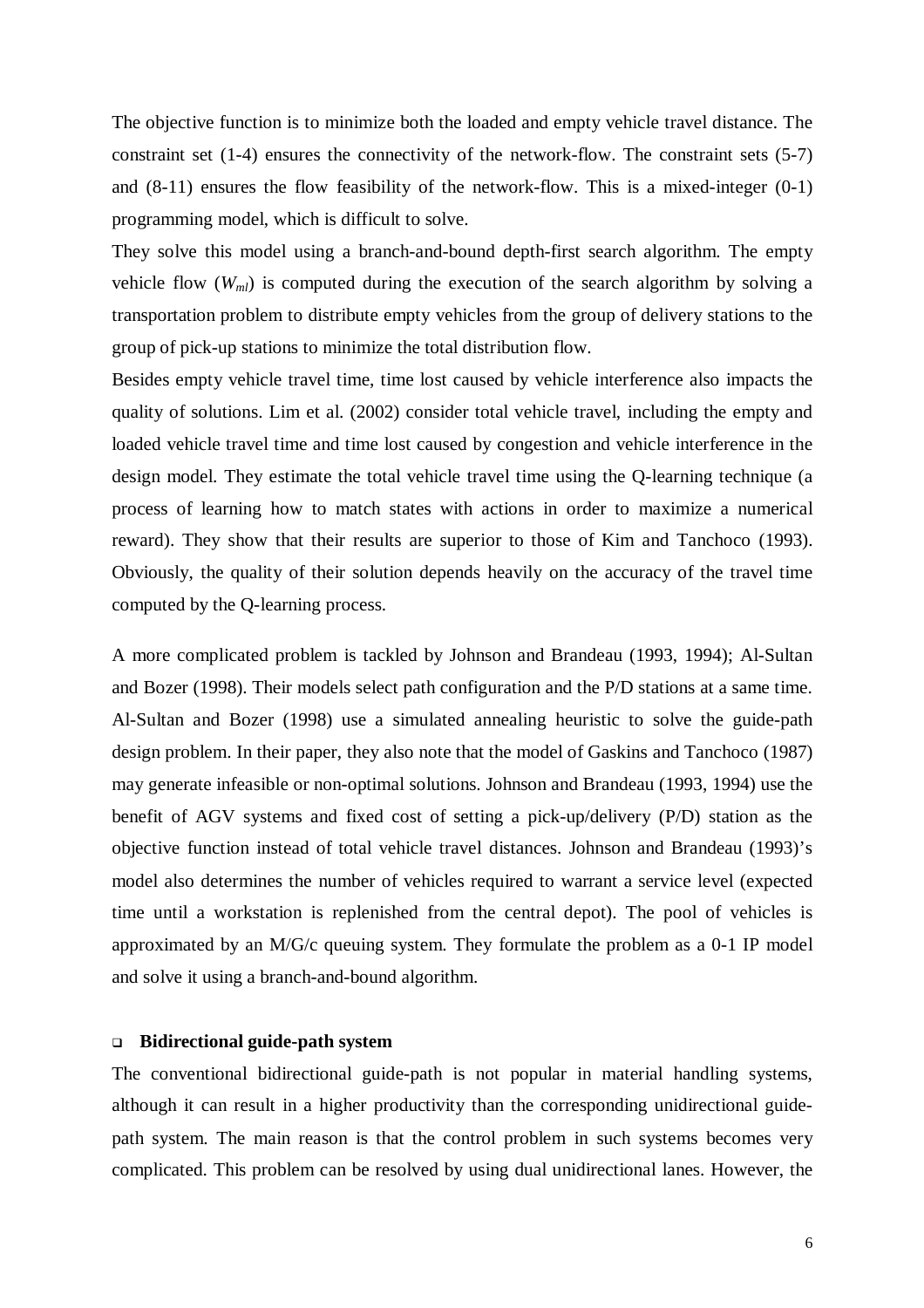dual lanes system needs more space and is more costly. In literature, there are only few studies on the conventional bidirectional guide-path system (Egbelu and Tanchoco, 1986; Gaskins et al., 1989). Egbelu and Tanchoco (1986) provide a guideline for design of singlelane bidirectional guide-path systems. Gaskins et al. (1989) propose a model for a bidirectional guide-path system in which the travel distance and the number of lanes are minimized. The number and direction of lanes are decided in their model. The capacity of each lane and the maximum number of parallel lanes are given and fixed.

Bidirectional guide-path systems are particularly used in systems where vehicle interference rarely happens rarely such as in tandem guide-path systems (section 2.4).

#### **2.3 Single-loop guide-path system**

The main difference between the single-loop and the conventional guide-path system is that in the single-loop layout, vehicles travel in only one loop without any shortcut or alternative routes (e.g. the loop in the left part of Figure 2). The travel mode in the single-loop system is usually unidirectional. Bidirectional traveling is possible but in this case vehicle interference is likely to happen. Vehicles in single-loop systems can be controlled by simple dispatching rules such as first-encountered-first-serve (FEFS), implying that an empty vehicle should pick up the first load it encounters. Tanchoco and Sinriech (1992) propose an optimal procedure to design a single-loop system. This procedure includes five components:

- (1) An IP formulation is used to find an initial valid loop (a valid single loop problem VSLP) a valid loop contains at least one segment for each department in the facility layout.
- (2) A procedure (find all single loops FASL) enumerates all possible valid single-loop guide paths using a two-phase approach. The first phase creates new valid single loops by expanding the initial loop. The second phase generates more valid loops by contracting the last loop in the previous phase.
- (3) Loop-elimination rules are used to reduce the numbers of candidate loops (inferior loops are eliminated).
- (4) A model determines locations of pick-up and delivery stations for each department along a singleloop path, by solving a mixed integer programming (MIP) problem (a single-loop station location problem - SLSLP). The objective is minimizing the total flow times in the system.
- (5) A lower bound calculation procedure computes lower bounds for candidate loops. Instead of solving the SLSLP problem for each valid single loop that is very time-consuming, this lower bound can help to eliminate some inferior loops quickly.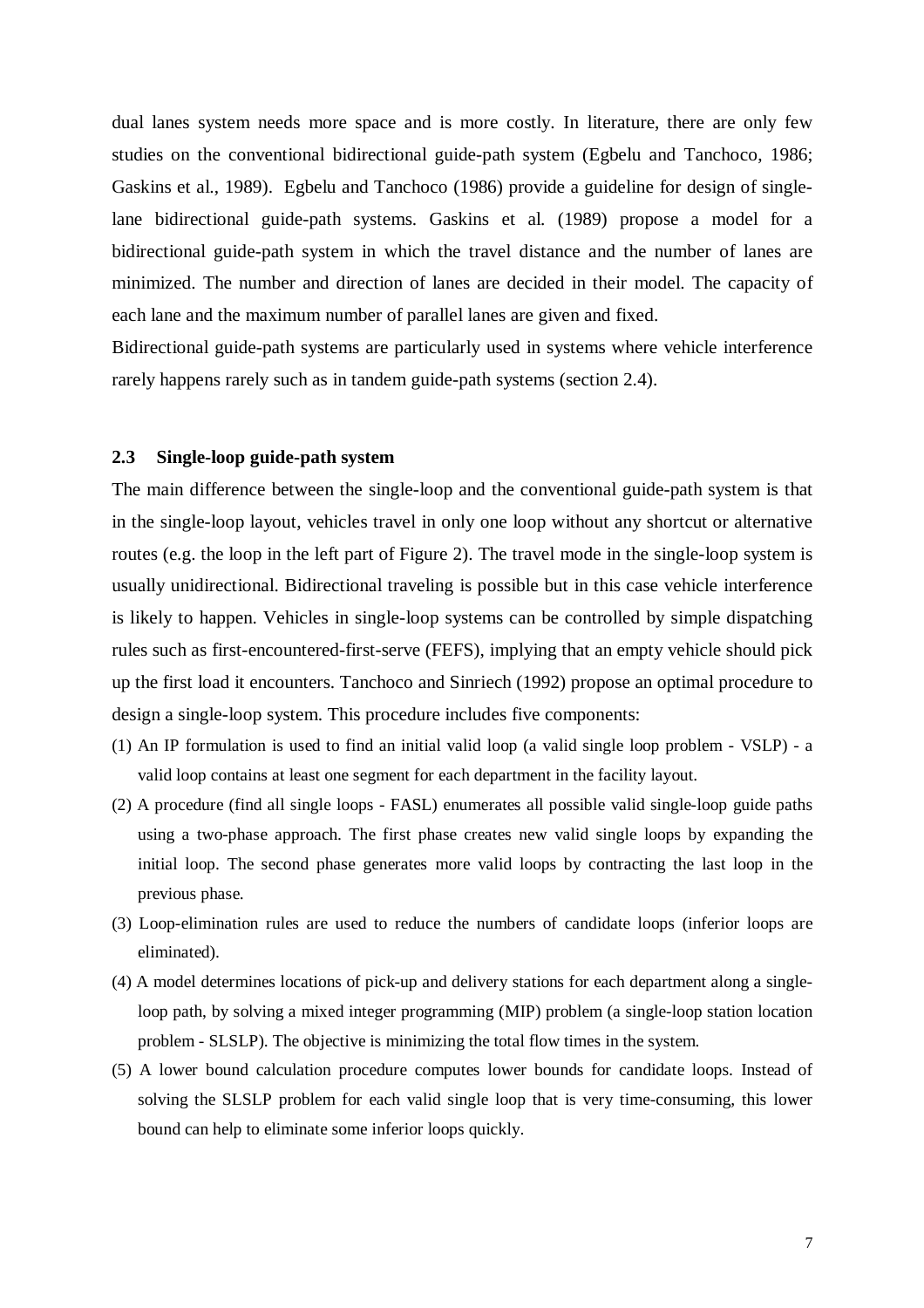Their iterative algorithm involving of solving two 0-1 integer-programming (IP) models is very time consuming for realistic problems.

Some other models and solution procedures for the single loop guide-path system design are proposed in Sinriech and Tanchoco (1993), Chen et al. (1999), and Asef-Vaziri et al. (2000). Chen et al. (1999) present a MIP model to design guide-paths for a single-loop dual rail (path) system (SLDR), a special class of the single-loop system. This system contains only one loop (single-loop), but vehicles use two parallel tracks. This model also captures the vehicle failure rate in the objective function, which is claimed to produce more reliable results. This SLDR problem was solved using CPLEX (an optimization package). An instance containing 13 P/D locations needs about 2hrs of computation time using CPLEX on a SPARC station 2. Asef-Vaziri et al. (2000) propose an alternative formulation to Tanchoco and Sinriech (1992) that has a smaller number of binary variables and considers a larger set of feasible integer solutions. Their formulation takes the design of a unidirectional singleloop and the location of P/D stations into account at the same time.

The throughput of the single-loop system drops slightly compared with the throughput of the conventional system (Tanchoco and Sinriech, 1992). To obtain the same throughput with the conventional system, the single-loop system needs more vehicles. Obviously, the single-loop system eliminates the inference problem at intersections (this system has no intersection at all). However, with multiple vehicles operating in the same loop, vehicle interference is still possible, since vehicles may have different operating speeds, etc.

#### **2.4 Tandem guide-path system**



**Figure 2** A tandem guide-path system with three zones (one loop and two segments)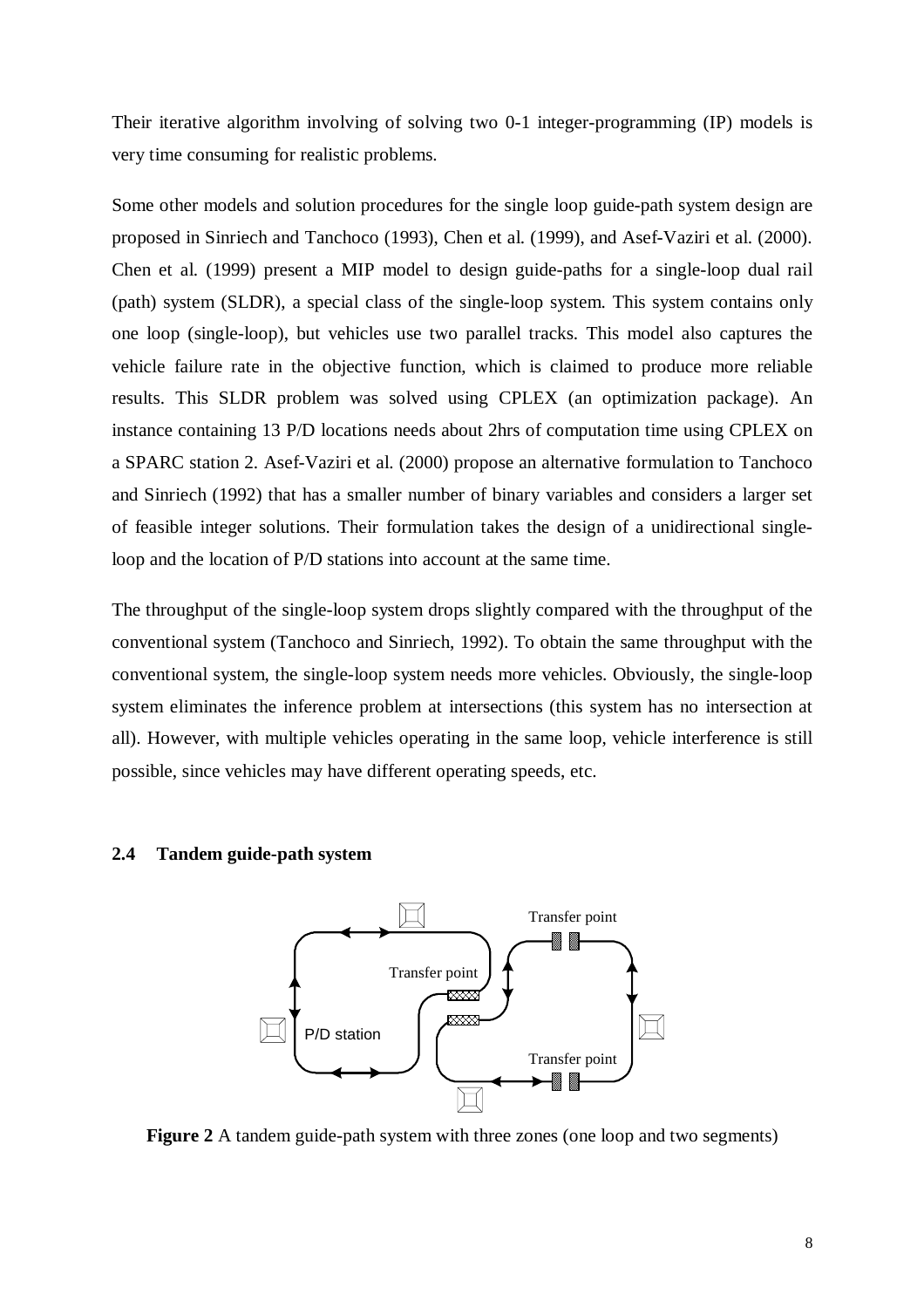The tandem guide-path system was first introduced by Bozer and Srinivasan (1991). The tandem guide-path system contains multiple zones. Only one vehicle serves each zone and transfer stations are used to interface between zones (Figure 2). In case zones are loops, we have a tandem-loop configuration. A number of non-overlapping single-loop paths provide transportation possibilities. In tandem guide-path systems, a job may require more than one vehicle to transport it to its destination. Vehicle blocking and interference problems are totally eliminated. Bozer and Srinivasan (1991) also propose an analytical model to study the throughput of a single vehicle loop.

Bozer and Srinivasan (1992) introduce an algorithm based on a set-partitioning approach to decompose a system into non-overlapping, single-vehicle zones operating in tandem. The procedure starts by generating promising subsets of workstations. A vehicle must have enough capacity to serve a subset (with workload  $\omega$ ). After that, the feasibility of each subset is checked. These subsets (columns) are fed into a set-partitioning model, which is used to identify the best tandem layout. The set-partitioning model is given below:

*minimize z*

subject to: 
$$
z - \omega_p x_p \ge 0 \quad \forall p
$$
 (1)  $\sum_p a_{ip} x_p = 1 \quad \forall i$  (2)  $\sum_p x_p = L$  (3)

where  $x_p = 1$  if the column *p* is used in the final partition, = 0 otherwise;  $a_{ip} = 1$  if workstation *i* is covered by column *p* and 0 otherwise; *L*- the desired number of zones (i.e. the number of vehicles) set by the analysis;  $\omega_p$ : the workload factor of the *p*-th column obtained from the previous phase.

The first constraint ensures the workload in any zone does not exceed *z* (maximum workload). The second constraint ensures that each workstation is assigned to only one column (zone) and the last constraint forces the resulting partition to have exactly *L* zones. The objective of the set-partitioning problem is to avoid generating bottleneck zones by evenly distributed the overall workload among the zones as much as possible. This model was solved using LINDO, however to solve big problems, a more efficient algorithm is proposed. In Bozer and Srinivasan (1992), a vehicle in the tandem guide-path system does not need to use FEFS, but it can use other dispatching rules as well.

Huang (1997) introduces a variation of tandem configurations with an additional transportation center. This particular tandem configuration serves transportation jobs quicker and needs smaller number transfer stations between loops. However, the transportation center needs more space and requires higher investment. His procedure allocates a transfer point in each zone and constructs a transportation center to connect them for a given tandem system. Yu and Egbelu (2001) introduce a variable-path tandem system based on partitioning a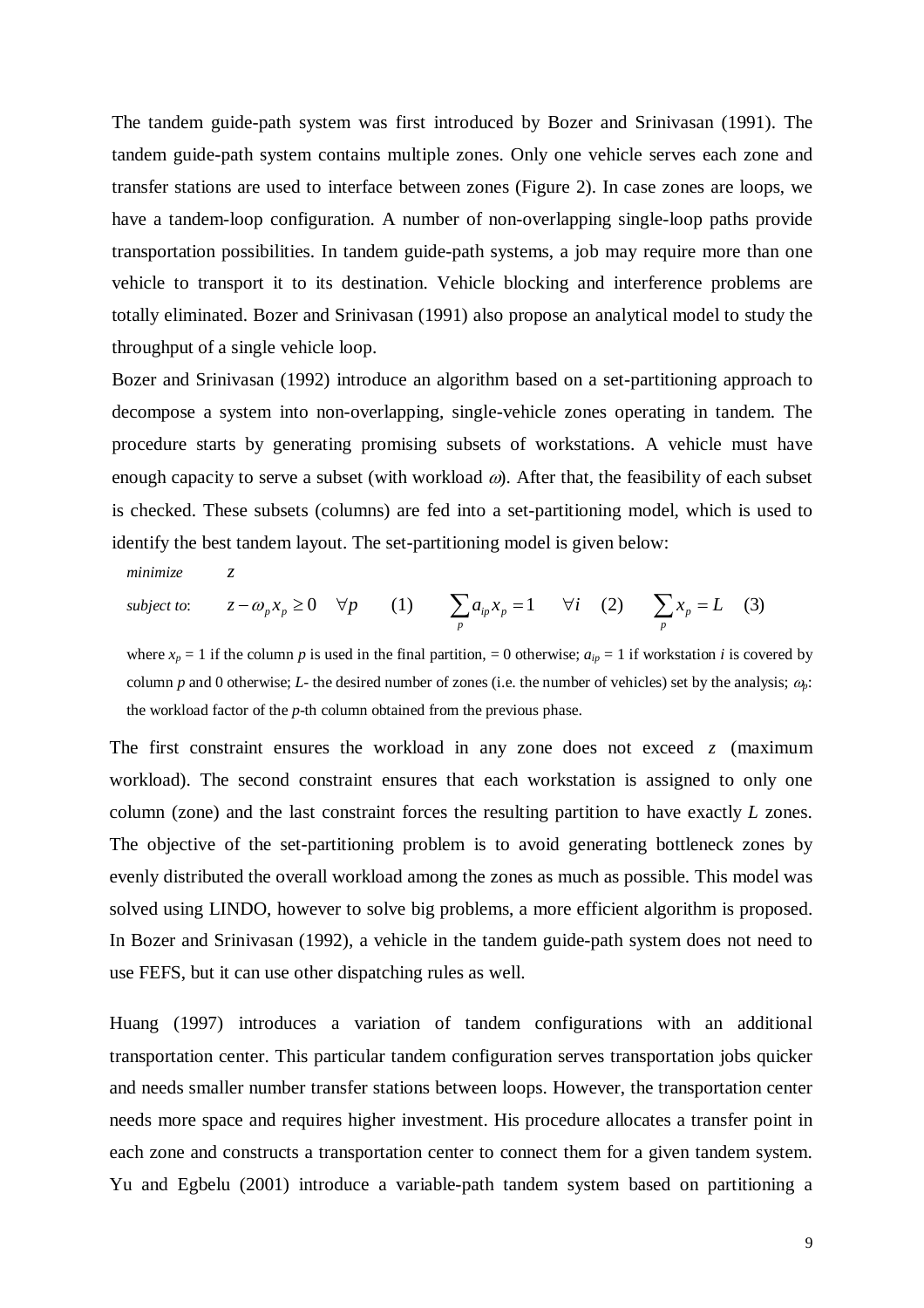conventional guide-path into non-overlapping tandem zones. A dedicated vehicle serves each partition (sub-network) and additional transfer points provide interfaces between adjacent networks. Each sub-network is not necessarily a loop, so the dedicated vehicle has a greater flexibility in routing.

Ross et al. (1996) compare the performance (AGV utilization, mean flow time, mean tardiness, mean percent tardy) of the tandem and conventional systems for specific configurations. They show that the tandem system performs as efficient as the conventional system. In comparison with the conventional system, the tandem system is simpler to control, has no congestion problem and is easier to expand. However, the tandem system requires additional transfer buffers which are costly and increase the handling time. This disadvantage may reduce the system throughput. The tandem system also has other disadvantages such as less tolerance to system failures.

#### **The segmented guide-path system (segmented flow topology - SFT)**

Sinriech and Tanchoco (1995) describe a specific type of guide-path systems: the segmented flow topology (Figure 2). The SFT system contains one or more zones, each of which is separated into non-overlapping segments served by a single vehicle. Transfer buffers are situated at both ends of each segment and serve as interface devices between the segments (Figure 2). A SFT system may be not fully connected, depending on logical material flow requirements. Considering the SFT system carefully, it appears to be very similar to a general tandem system. Even in the case when the SFT system is not fully connected, we may interpret it as a combination of several tandem sub-systems. Sinriech and Tanchoco (1995) propose a procedure to solve the segmented flow-path layout design problem. According to their results, the SFT system outperforms the conventional system in many criteria. However, even a small problem requires a large amount of time to solve. In Sinriech and Tanchoco (1997), a more efficient procedure was developed for the SFT design problem, which can be implemented for real-life problems. The main disadvantage of the SFT system is that it requires additional transfer stations.

To summarize this guide-path system section we describe some characteristics of guide-path systems in Table 2 and Table 3.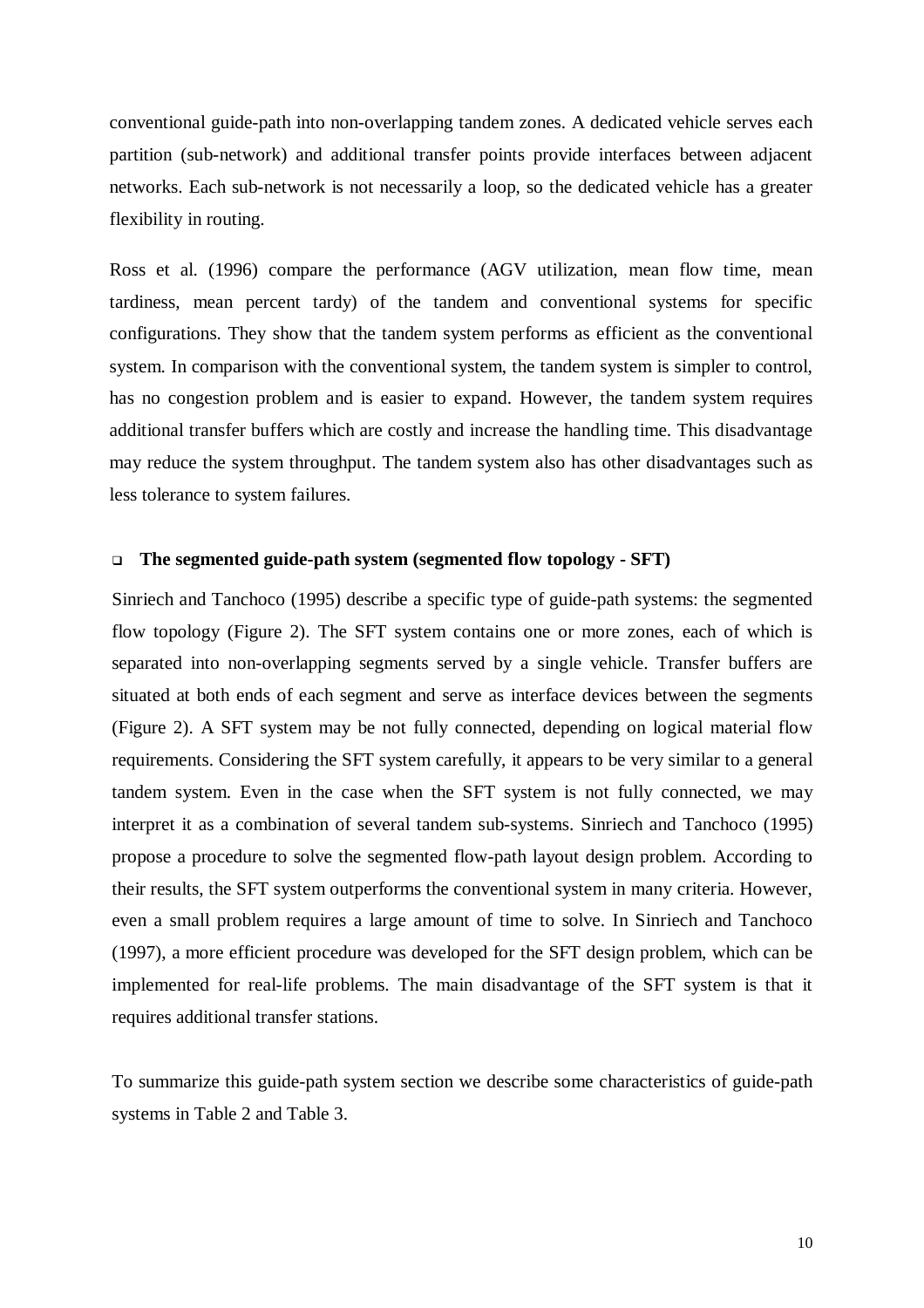| <b>Features</b>                                                                          | <b>Conventional</b>                       | Single-loop                         | <b>Tandem</b>                                                                                                            |
|------------------------------------------------------------------------------------------|-------------------------------------------|-------------------------------------|--------------------------------------------------------------------------------------------------------------------------|
| Number of mutually exclusive<br>zones                                                    | One zone, fully<br>connected system       | One zone, fully<br>connected system | Split system which retains<br>connectivity through transfer<br>buffers, can be non-connected<br>for a special case (SFT) |
| Number of vehicles per zones                                                             | Multiple                                  | Multiple                            | Single                                                                                                                   |
| Operating with a bidirectional                                                           | <b>Difficult</b>                          | Difficult                           | Simple                                                                                                                   |
| system                                                                                   |                                           |                                     |                                                                                                                          |
| Traffic control                                                                          | Difficult                                 | Easy                                | Easy                                                                                                                     |
| Vehicle scheduling/dispatching                                                           | Complex scheduling/<br>dispatching system | Simple                              | Simple                                                                                                                   |
| Congestion (probability)                                                                 | High                                      | Low                                 | No                                                                                                                       |
| Intermediate buffers required<br>(to transfer loads between loops<br>or transfer points) | N <sub>0</sub>                            | N <sub>0</sub>                      | Yes                                                                                                                      |

**Table 2** A comparison of guide-path systems

|  | Table 3 Advantages and disadvantages of guide-path systems |  |
|--|------------------------------------------------------------|--|
|  |                                                            |  |

| Guide-path<br>system | <b>Advantages</b>                         | <b>Disadvantages</b>                               |  |  |  |
|----------------------|-------------------------------------------|----------------------------------------------------|--|--|--|
|                      | - Flexible in routing                     | - Complicated to control                           |  |  |  |
| <b>Conventional</b>  | - Efficiency achieved by utilizing        | - Congestion, interference problems are likely to  |  |  |  |
|                      | alternative routes                        | happen                                             |  |  |  |
|                      | - Shorter travel distances                | - Difficulty of expansion                          |  |  |  |
|                      | - Tolerance to system failures            |                                                    |  |  |  |
|                      | - Simplicity of control                   | - Less flexible in routing                         |  |  |  |
|                      | - Congestion, blocking, interference      | - Less tolerance to system failures                |  |  |  |
| <b>Single-loop</b>   | problems are reduced in comparison        | - Vehicle blocking and interference are possible   |  |  |  |
|                      | with the conventional system              | - Extra transport capacity needed                  |  |  |  |
|                      |                                           | - Longer travel for loads                          |  |  |  |
|                      |                                           | - Difficulty of expansion                          |  |  |  |
|                      | - No vehicle congestion and               | - Additional transfer buffers are required         |  |  |  |
|                      | interference                              | - Restriction of one vehicle per zone              |  |  |  |
| <b>Tandem</b>        | - Simplicity to control                   | - Less tolerance to system failures                |  |  |  |
|                      | - Easy expansion                          | - Some loads are handled by more than one vehicles |  |  |  |
|                      | - Effective use of the bidirectional path | - Additional time is required to transfer loads at |  |  |  |
|                      |                                           | buffers                                            |  |  |  |

Many modern AGV systems do not use fixed guide-paths (induction tracks). The guide-paths may, for example, be computer-programmed and uploaded to the vehicles' controllers. These vehicles are free-ranging and find their way using optical (laser), magnetic, odometer, gyroscope, vision, or radio- frequency techniques (Tompkins et al., 2003). In order to make full use of the flexibility capabilities of such systems, smart AGVs are needed. The flexibility of changing guide-paths demands a capability to adapt the guide-path system satisfying new system requirements. In this case, obtaining the optimal guide-path system as a first objective becomes less important, however the system's flexibility becomes crucial.

An emerging problem in the guide-path design is selecting an appropriate type of guide-path system, but a guideline to select a suitable guide-path system is not available yet. The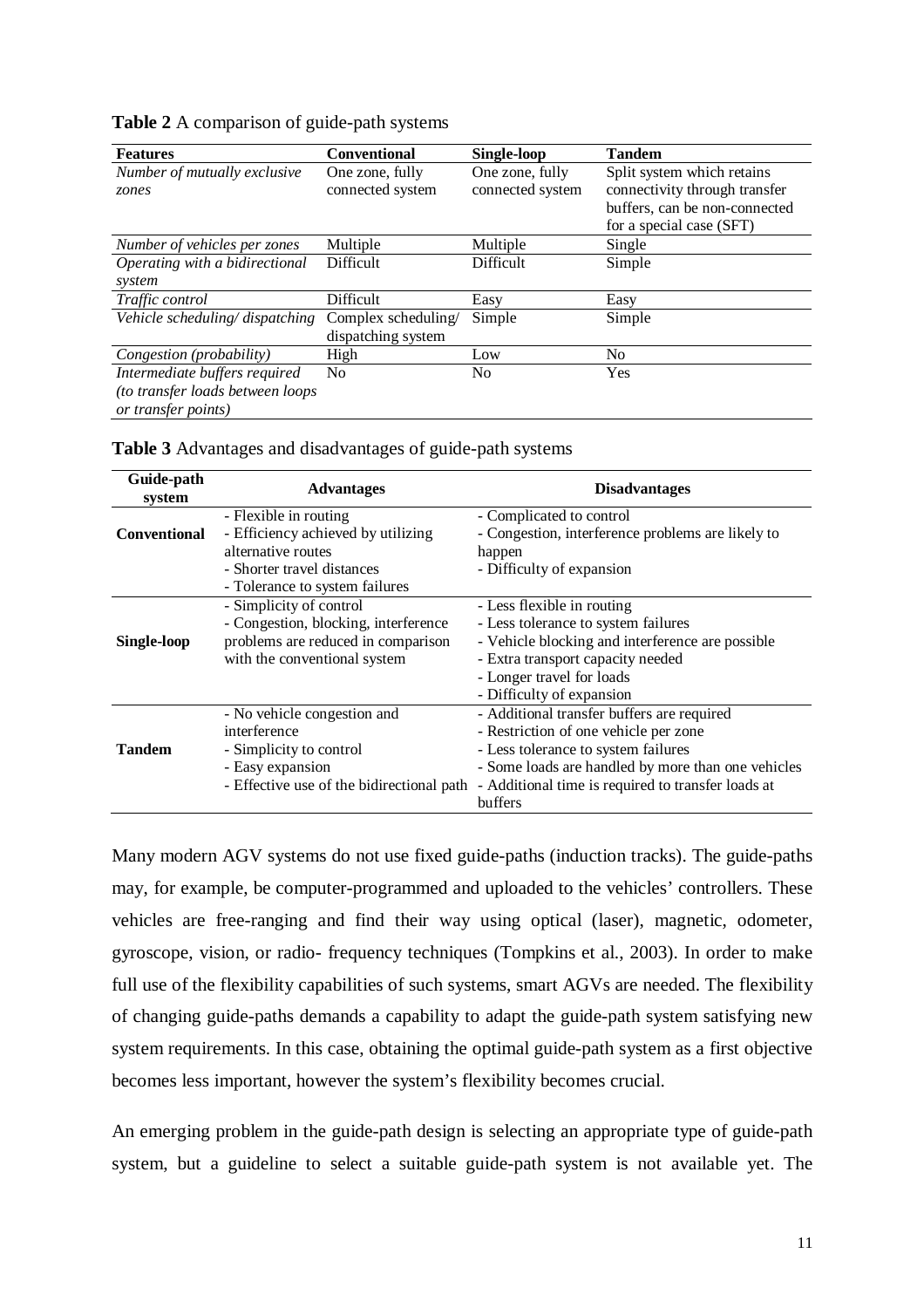conventional guide-path system can be seen regularly in warehouses and distribution centers (De Koster et al., 2004), the single-loop system is used, for example, in cross-dock centers. The tandem configuration may be more appropriate for manufacturing environments where workstations are grouped into manufacturing cells.

#### **3 Estimating the number of vehicles**

#### **3.1 Single-load capacity vehicles**

The number of vehicles heavily influences the performance of AGV systems (Van der Meer, 2000). AGVs are usually expensive, so determining types and the appropriate number of vehicles is important. For a tandem configuration, the required number of vehicles is equal to the number of zones, but for other guide-path systems this number has to be estimated. According to Egbelu (1987) there are three main factors affecting the required number of vehicles: (1) the guide path layout, (2) location of load transfer points and (3) vehicle dispatching strategies. He proposes four analytical models to calculate the number of vehicles based on several information sources such as the expected number of loaded trips between stations and the number of workstations in the facility. Using one of these models (model 4) Egbelu (1987) estimates the number of vehicles as:

$$
N = \left[ \left( \sum_{i=1}^{n} \sum_{j=1}^{n} D_{ij} / V \right) + \left( \sum_{i=1}^{n} \sum_{j=1}^{n} f_{ij} \right) \times \left( t_u + t_l \right) \right] / \left( 60T - t \right)
$$

with *n*- number of workstations;  $f_{ij}$ - expected number of loaded trips required between workstation *i* and workstation *j* during the period or shift;  $D_i$ <sup>-</sup> the estimated empty and loaded travel distance between stations *i* and *j*; *T*- length of the period of shift during which the  $f_{ij}$  exchange occur; *V*- average vehicle travel speed;  $t_i$ mean time to load a vehicle; *tu*- mean time to unload a vehicle; *t*- expected lost time by each vehicle during a time period of *T* due to battery change.

Egbelu (1987) indicates that the first three models in his paper are normally over optimistic estimating the number of vehicles. The fourth model (described above) provides a reasonably good estimation in most cases except when the shortest-travel-distance first vehicle dispatching rule is used. The main factors that lead to difference results between models is the method of estimating the empty travel and time lost caused by blocking. Actually, Egbelu (1987) mentions the important role of dispatching rules in estimating the required number of vehicles, but he does not take it into account explicitly. Similar approaches are proposed by Maxwell and Muckstadt (1982), Mahadevan and Narendran (1993).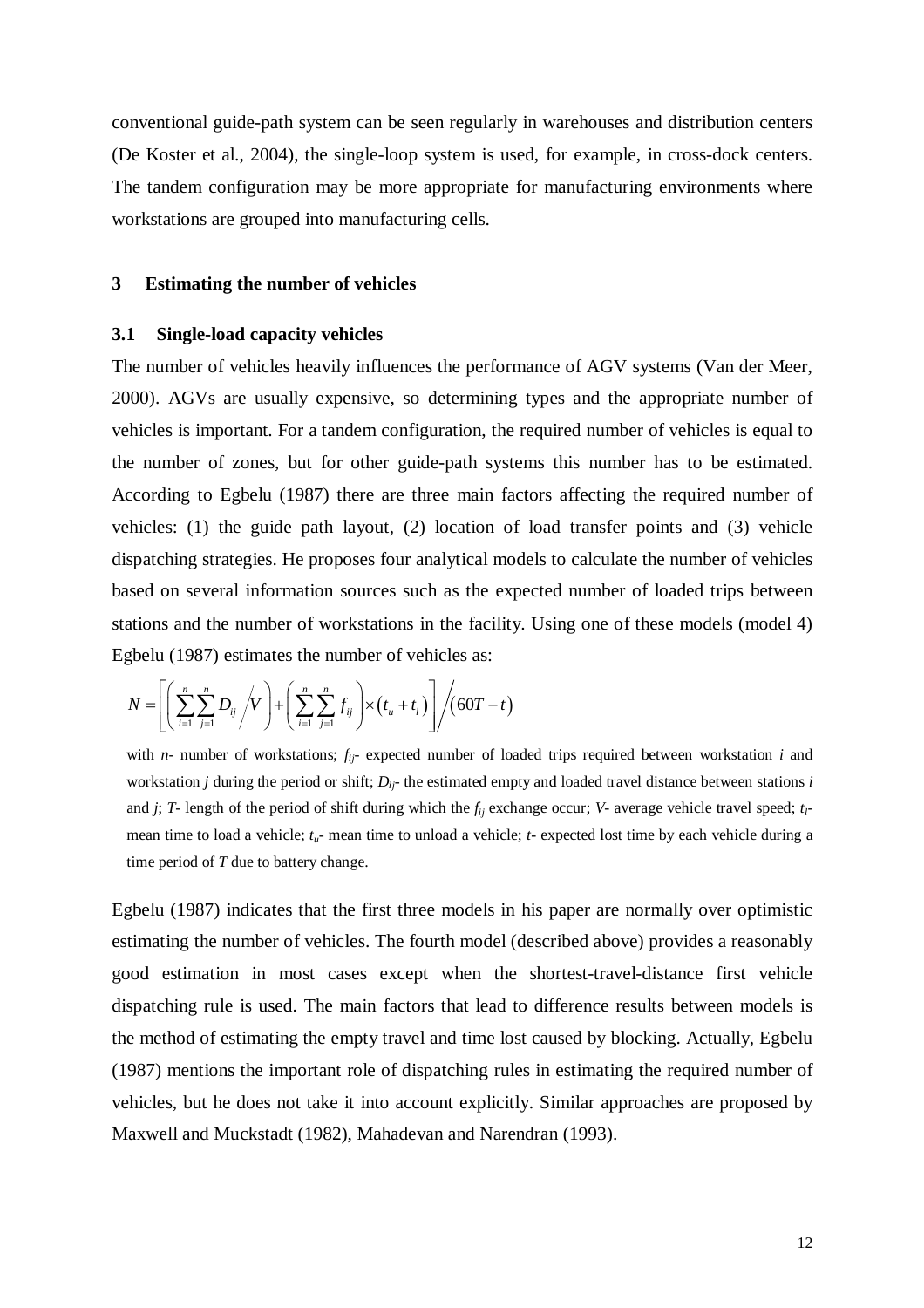Since the dispatching rule has an important role in estimating the required number of vehicles, methods explicitly considering dispatching rules in the estimation model normally provide better results. Srinivasan et al. (1994) analyze a system using only one vehicle traveling under the modified-FCFS rule. They extend the result for the multi-vehicle case, by approximating K-vehicles by a single vehicle traveling K-times faster. They gain a good approximation for vehicle statistics such as the fraction of time a vehicle travels empty and also for the required number of vehicles. The quality of their model deteriorates when the system requires a large number of vehicles. Shen and Kobza (1998) propose another analytical model to estimate the number of vehicles in light-traffic systems.

Other analytical approaches estimating the required number of vehicles include: queuing models (Tanchoco et al., 1987; Talbot, 2003); statistical approach (Arifin and Egbelu, 2000); multi-criteria decision modeling (Sinriech and Tanchoco, 1992a) and network-flow modeling (Vis et al., 2001). The queuing model of Talbot (2003) estimates the number of vehicles to achieve a desired fill rate (the probability to have a vehicle available at a station to satisfy a request). The quality of estimation deteriorates in light-traffic systems, as it tends to overestimate the number of vehicles. Vis et al. (2001) propose a network-flow formulation for determining the number of AGVs required at a semi-automated container terminal in which a job is a node and an  $arc(i,j)$  with capacity of one corresponds to a vehicle that can execute both jobs (i, j) in sequence, satisfying certain time-window restrictions. The minimum number of vehicles equals the minimum number of directed paths such that each node in the network is included in exactly one path. They also develop a polynomial time minimum-flow algorithm to solve the problem.

#### **3.2 Multi-load capacity vehicles**

The use of multi-load capacity vehicles can reduce the number of vehicles needed or increase the throughput of the system. A multi-load vehicle can pick up additional loads while transporting a previously assigned task. The use of multi-load vehicles can therefore reduce the amount of vehicles' empty trip time and also the total distance traveled is likely to reduce. Bilge and Tanchoco (1997) demonstrate the effectiveness of using multi-load vehicles compared to unit-load vehicles. After experimenting using simulation, they conclude that using multi-load AGVs increases the system throughput, especially in case of high transport demand. Using simulation, Van der Meer and De Koster (1999) also show that multi-load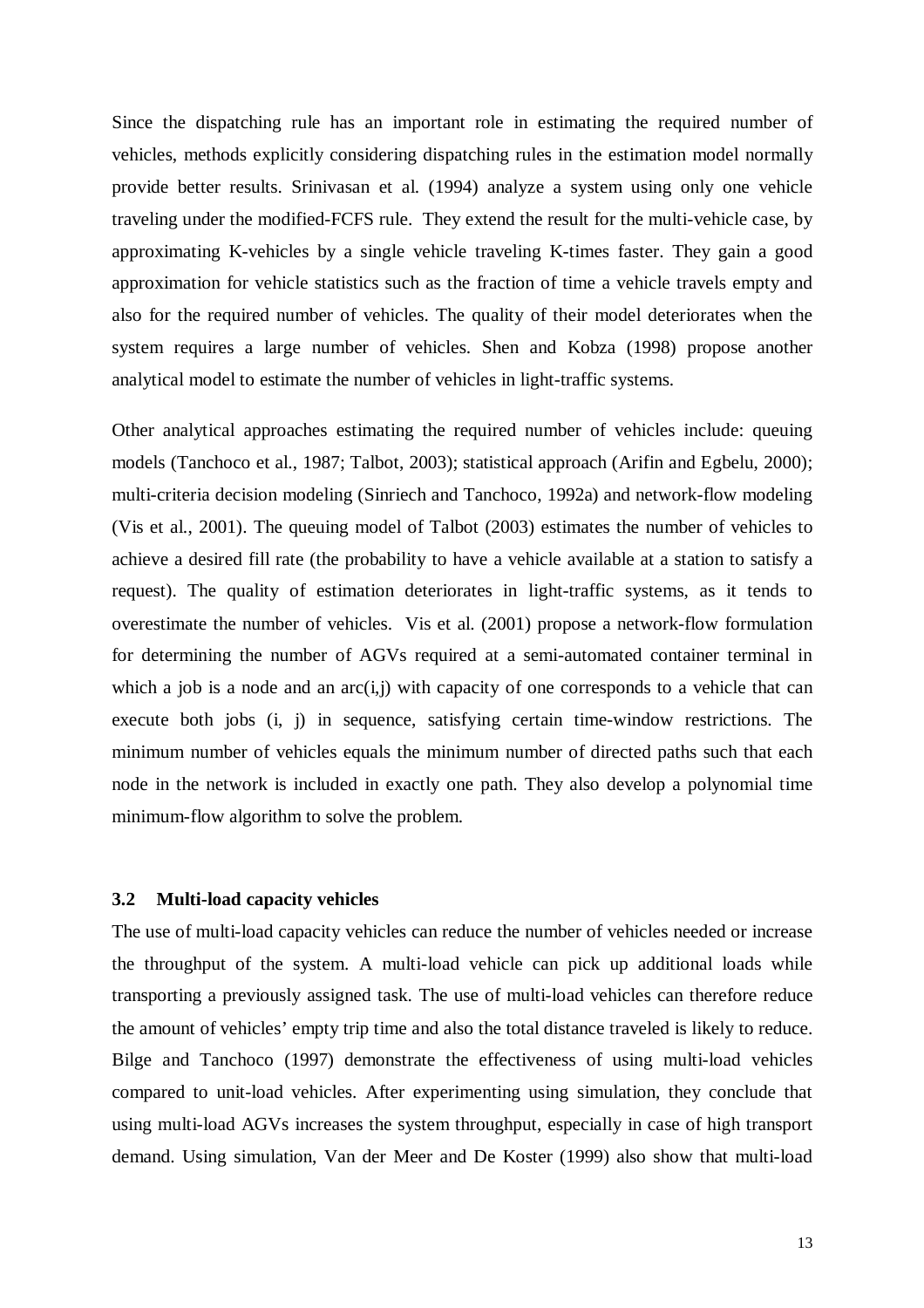vehicles help to increase the system performance, especially, in the case where multiple loads can be picked up at one location. A disadvantage is that a more complex scheduling system is required.

Using estimation models mentioned above, the estimated number of vehicles may considerably differ from the real vehicle requirements due to some impractical assumptions in the analytical models. Moreover, the number of vehicles is strongly affected by the dispatching rules used (Egbelu, 1987), traffic management, congestion and other factors. Therefore, the estimated number should be re-evaluated using a simulation model for specific operational conditions.

#### **4 Managing automated guided vehicle systems**

#### **4.1 Vehicle scheduling system**

The vehicle scheduling system decides when, where and how a vehicle should act to perform tasks, including the route it should take. If all tasks are known prior to the planning period, the scheduling problem can be solved offline. However in practice, exact information about jobs (tasks) is usually known at a very late instant. This makes offline scheduling hardly possible. Therefore, online scheduling or dispatching systems are needed to control vehicles.

#### **4.1.1 Offline scheduling system**

In the offline case, all transportation requests are known in advance. The complete vehicle routes can be optimized and constructed before vehicles carry them out. A small change in job arrival time, a change in driving time (congestion), or failure of a vehicle may impact or even destroy the whole schedule. The scheduling problem in an AGV system is similar to the pick-up and delivery problem with time windows (PDPTW), which often has travel time minimization or minimizing the number of vehicles as objectives. However, the vehicle scheduling problem in AGV systems has some characteristics differing from the PDPTW applied in a truck scheduling environment, such as higher traffic density, higher routing variation, shorter planning horizon due to stochastic load arrivals, vehicle interference and battery charging problems.

The PDPTW problem is known to be NP-hard, so it is unlikely that we can find an algorithm to solve this type of problem in polynomial time. Due to this reason heuristics are the most appropriate approach to cope with this type of problem. Dumas et al. (1991) develop an exact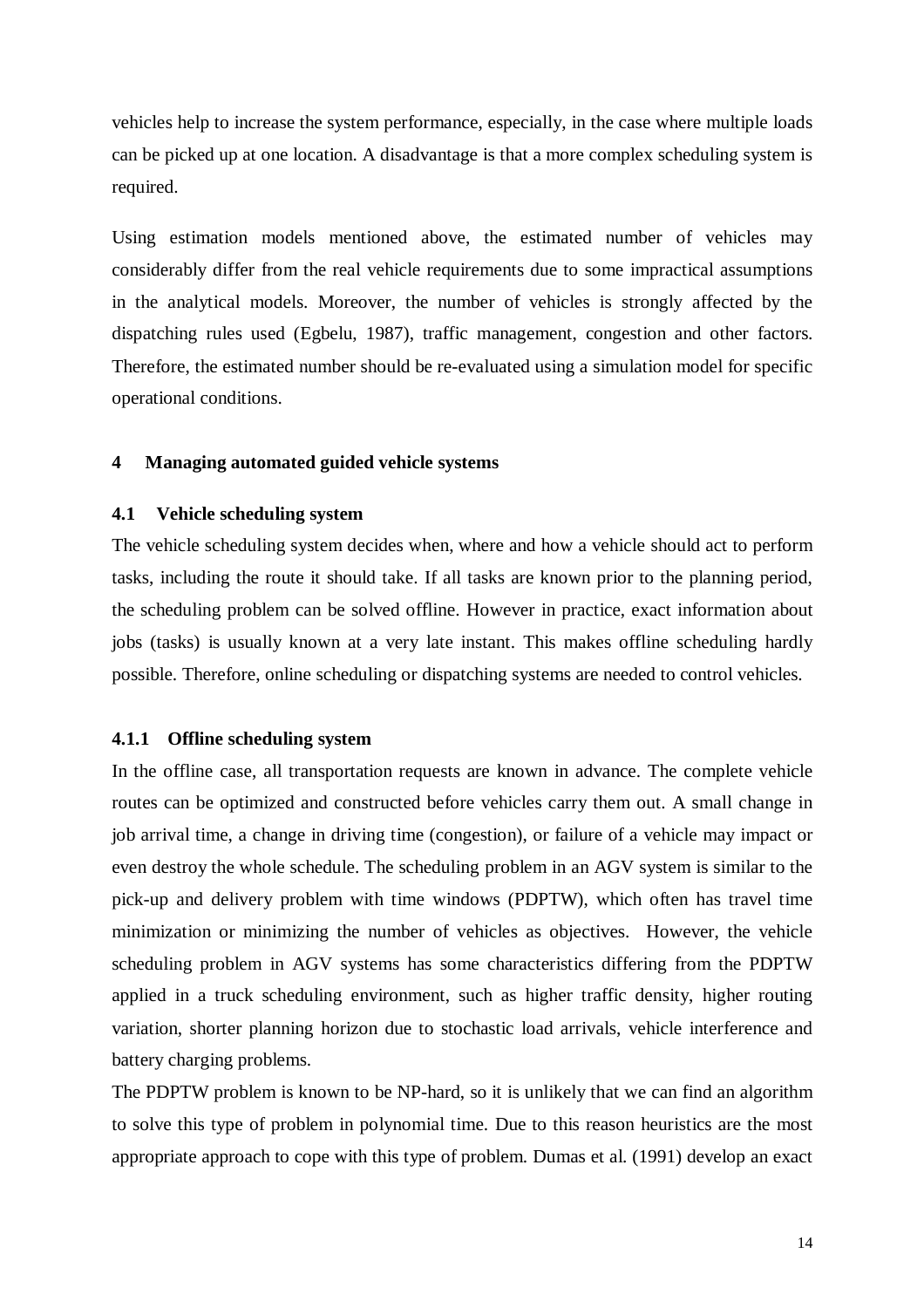algorithm, which uses a column generation scheme with a constrained shortest-path as a subproblem, to solve the PDPTW. The objective is to minimize the sum of the total travel cost. Only homogeneous vehicles (that is of a single type) are considered. Savelsbergh and Sol (1995) provide a survey on the general pick-up and delivery problem (GPDP).

In manufacturing environments, the vehicle schedule is affected by the machine schedule. Hence, in this type of environment, the scheduling system needs to have the capability to schedule both systems at the same time. Bilge and Ulusoy (1995) formulate the integrated scheduling problem of machines and the AGV system as a MIP formulation. Since the problem is very difficult to solve by an exact method, they propose a heuristic for the solution. The heuristic solves two scheduling problems (machines and AGVs) iteratively until a sufficiently good result is obtained. Ulusoy et al. (1997) improve the solution quality by using a genetic algorithm to solve the integrated scheduling problem.

#### **4.1.2 Online scheduling system**

In practice, environments are usually stochastic (job arrivals, the travel time, loading and unloading times fluctuate, vehicles can breakdown), so the schedule has to be adapted dynamically in time. Savelsbergh and Sol (1995) discuss several solution approaches for the dynamic PDPTW. The schedule of vehicles should be updated when new transportation request information arrives. An approach is to schedule vehicles using a rolling horizon in which vehicle routes are updated after a predetermined time period (time horizon). Savelsbergh and Sol (1998) develop a set-partitioning model for a real PDPTW a Dutch parcel carrier. They develop a branch-and-price algorithm to solve this problem dynamically. Yang et al. (2002) propose several policies to schedule vehicles dynamically. Their model (the truck-load pick-up-and-delivery problem with time windows) is described below:

$$
Min \sum_{k=1}^{K} \sum_{i=1}^{N} c_{0i}^{k} x_{k,K+i} + \sum_{i=1}^{N} \left( \alpha \omega_{i} x_{K+i,K+i} + \sum_{j=1, j\neq i}^{N} c_{ij} x_{K+i,K+j} \right) + p \sum_{i=1}^{N} t_{i}
$$

*subject to:*

$$
\sum_{v=1}^{K+N} x_{uv} = 1 \quad \forall u = 1, ..., K+N \quad (1) \qquad x_{uv} = 0,1 \qquad \forall u, v = 1, ..., K+N \quad (3)
$$
\n
$$
\sum_{v=1}^{K+N} x_{vu} = 1 \quad \forall u = 1, ..., K+N \quad (2) \qquad -\sum_{k=1}^{K} \left( d_{0i}^k + \theta_k \right) x_{k,K+i} + t_i \ge 0 \qquad \forall i = 1, ..., N \quad (4)
$$
\n
$$
\left( \omega_i + d_{ij} \right) x_{K+i,K+i} - Tx_{K+i,K+j} - t_i + t_j \ge -T + \omega_i + d_{ij} \qquad \forall i, j = 1, ..., N \quad (5)
$$
\n
$$
\tau_i^- \le t_i \le \tau_i^+ \qquad \forall i = 1, ..., N \quad (6)
$$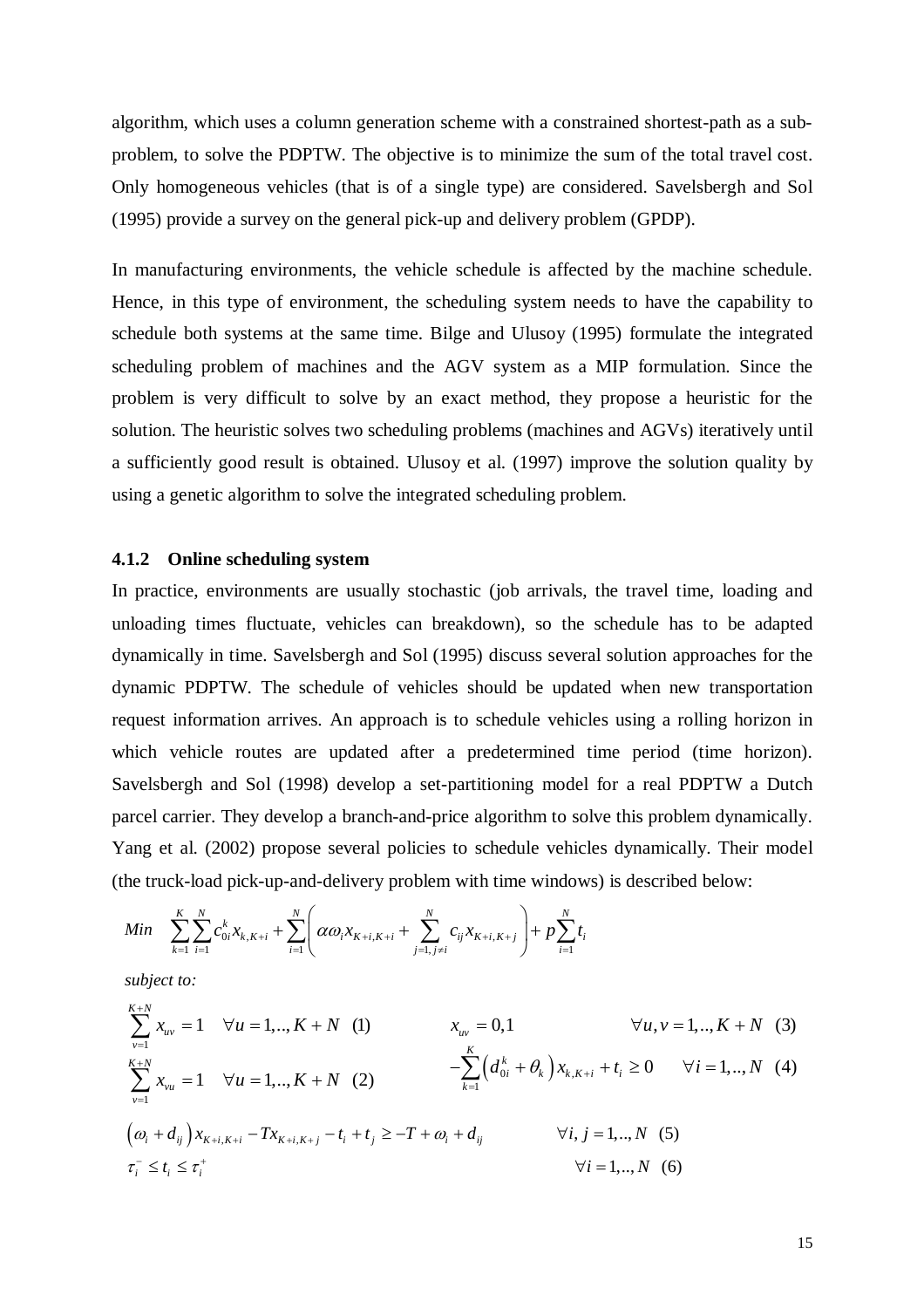where *K*- number of trucks (truck *k* is first available at time  $\theta_k$  and at location  $\phi_k$ ); *N*- number of known demands; demand *i* required to move from a origin  $a_i$  to a destination  $b_i$  between time windows  $[\tau_i^-, \tau_i^+]$ ,  $t_i$ service time at node *i*;  $C(a,b)$ - cost of empty travel between two points *a* and  $b = 1 \times D(a,b)$ ;  $D(a,b)$ - distance between two points *a* and *b*;  $\omega_i$  (=  $D(a_i, b_i)$ )- required loaded distance to serve demand *i*; *p*- penalty coefficient;  $\alpha \omega_i$ - the lost revenue for rejecting demand *i* ( $\alpha$ - a positive constant);  $d_{0i}^k = D(o_k, a_i), c_{0i}^k = C(o_k, a_i), k = 1..K, i = 1..N$  - distance and cost matrices for a truck k and a demand *i*;  $d_{ii} = D(b_i, a_i)$ ,  $c_{ii} = C(b_i, a_i)$ ,  $j = 1..N$ ,  $i = 1..N$  - distance and cost matrices for other demands; *T*- a large number. The binary variable  $x_{k,K+i}$  is to indicate whether truck *k* first serves demand *i*;  $x_{K+i,K+i}$  is to indicate whether there is a truck that serves demand *i* and demand *j* consecutively;  $x_{k,k} = 1$ means that truck *k* serves no demand; and  $x_{K+i,K+i} = 1$  means that demand *i* is rejected.

The objective is to minimize the total cost of processing all demands, which is a combination of the cost of empty travel distance, of penalty for delay, and of lost revenue due to loads rejected. Due to the constraints (1-3), the solution will constitute a feasible assignment. The constraints (4-5) disallow any cycle without a truck. The constraint (6) is a time-window constraint. This model can be seen as a model to schedule vehicles in an AGV system using unit-load vehicles. For a real-time situation, this problem is solved every time a new request for service is received (they call this the "OPTUN" policy) and as a result, new assignments are made. This problem was solved using CPLEX. Since this problem is hard to solve for big instances, the input for the problem is restricted to a few known jobs. Other policies in their paper assign a new load to a vehicle based on a specific criterion such as total cost. They show for a test problem, that OPTUN outperforms simple policies. The OPTUN policy has limited applications since CPLEX cannot solve big instances. OPTUN also uses some probabilistic information of future jobs which certainly improve solution quality.

Meersmans (2002) proposes a heuristic based on a beam-search algorithm to dynamically schedule AGVs at a container terminal. The quality of the schedule depends on the length of the planning horizon (the scheduling problem takes into account only known jobs during that time period) and the rescheduling frequency (the frequency at which the schedule is regenerated). He observes that the longer the planning horizon and the higher the frequency of rescheduling, the better the performance. Other vehicles assignment strategies have been proposed by Fleischmann et al. (2003) and Powell et al. (2000).

#### **4.1.3 Vehicle dispatching system**

Online dispatching rules are simple and can be easily adapted for automated guided vehicle management systems. The common objectives are minimizing load waiting time, maximizing system throughput, minimizing queue length, or guaranteeing a certain service level at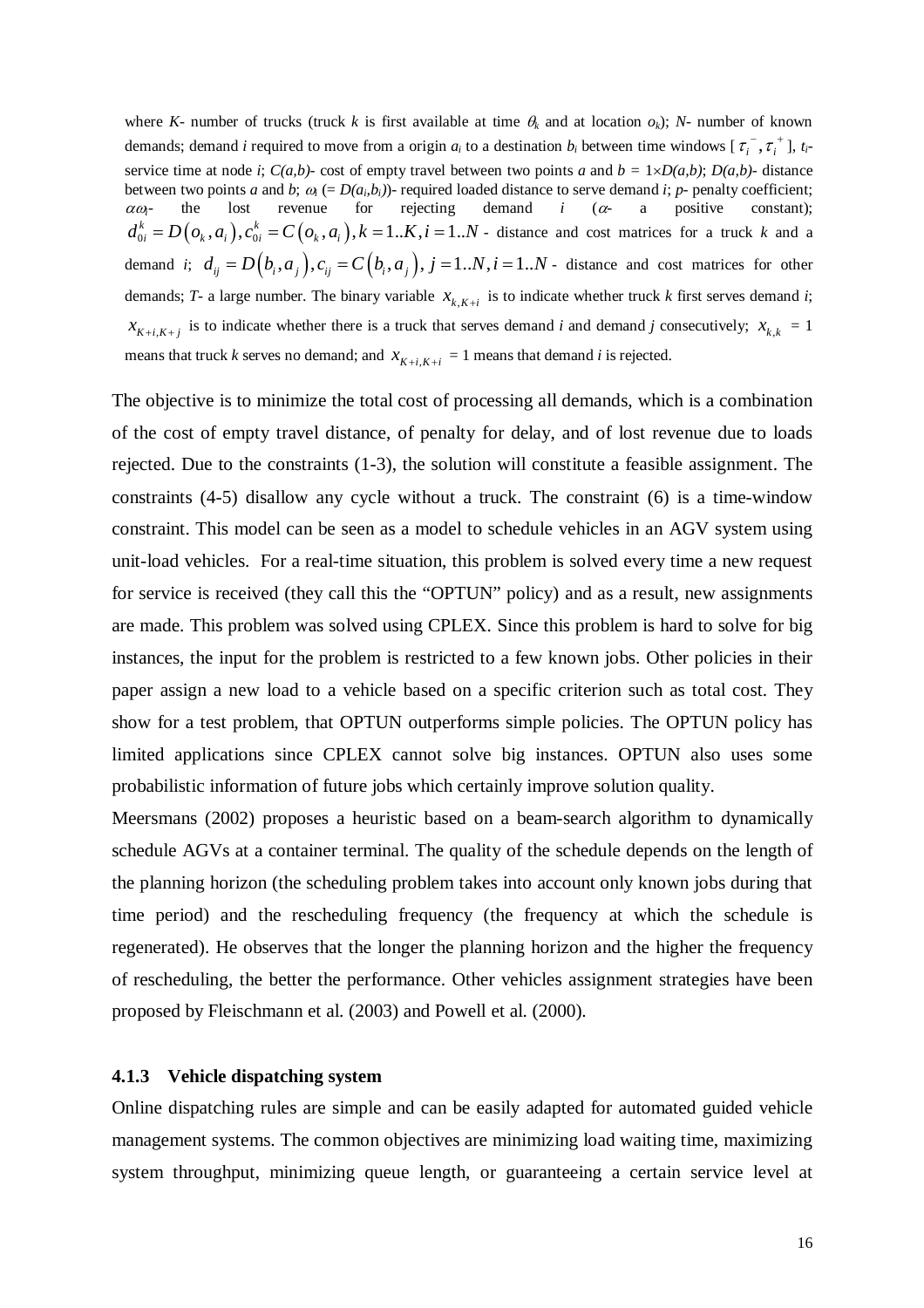stations. There are two main types of online dispatching systems: decentralized and centralized systems.

#### **Decentralized control system**

Decentralized control systems dispatch vehicles based on local information only. There is no system to coordinate between AGVs and the central control system. Traditionally, vehicle systems have been implemented and analyzed assuming that every vehicle is allowed to visit any P/D location in the system. One of the simplest implementations is one in which vehicles circulate in a unidirectional single-loop.

Bartholdi III and Platzman (1989) study a decentralized heuristic to control AGVs in a simple loop. In their research, an AGV, which can carry up to three loads, travels in a simple unidirectional loop and transports loads according to the FEFS rule. With the FEFS rule, the AGV circulates a loop continuously. Whenever the vehicle has space available, it picks up the first load it encounters, which will then be delivered whenever the destination is reached. Sinriech and Tanchoco (1992b) provide another study that investigates the performance of single-loop systems.

The smart vehicles mentioned in the introduction are modern examples of decentralized control vehicles. Berman and Edan (2002) propose a hierarchical, fuzzy behavior-based methodology to control a AGV system. Central knowledge about the system's state is not available. Agents, representing the smart AGVs, collect the workstations' statuses directly and dynamically decide their next task. Lindeijer (2003) also uses agent-technology to determine the best, conflict-free route an AGV can take (see section 4.4). The agenttechnology becomes more and more important to control AGVs in intelligent manufacturing systems (Shen and Norrie, 1999).

#### **Centralized control system**

In centralized control systems, a central controller keeps track of all movements regarding internal transport. All information related to vehicles such as pick-up and delivery locations, load-release times, vehicle positions and status, are stored in the controller's database. The controller assigns loads to vehicles (or vice versa) according to specified rules. The centralized controller continuously communicates with vehicles to guide them. Depending on the ways in which transportation requests are assigned, the dispatching rules can be divided into two categories (Egbelu and Tanchoco, 1984): workstation-initiated (jobs at a workstation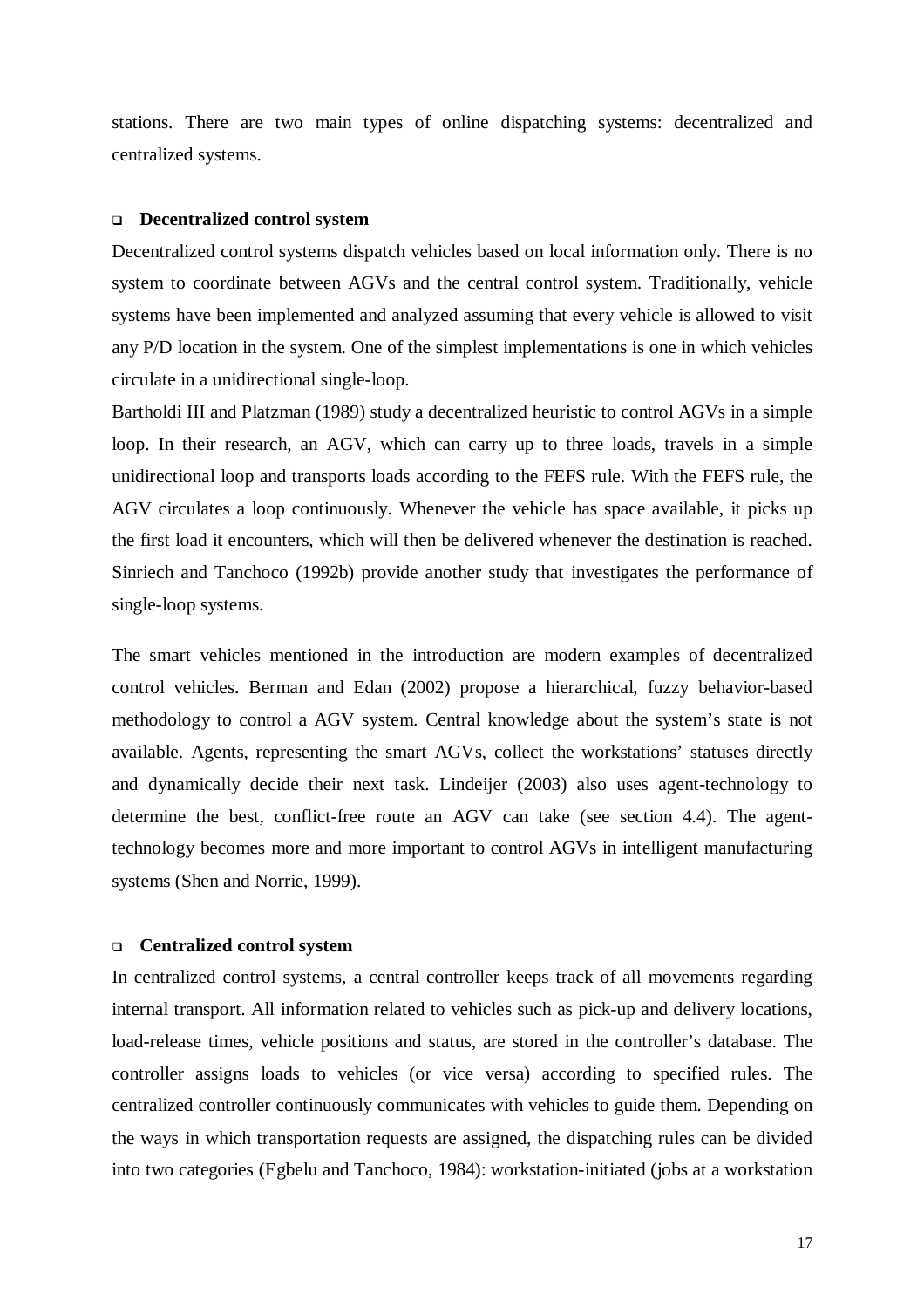have the priority to claim vehicles) and vehicle-initiated dispatching rules (vehicles have the priority to claim jobs). In this paper, we classify vehicle-dispatching rules as single-attribute, multi-attribute, hierarchical, look-ahead and pre-emption dispatching rules.

#### Single-attribute dispatching rules

Single-attribute dispatching rules dispatch vehicles based on one parameter/criterion only. Parameters can be travel distance (distance-based), queue length (workload-based), load waiting time (time-based), or other criteria such as a rule based on vehicle availability (by Talbot, 2003).

*Distance-based dispatching rules* dispatch vehicles based on travel distances or travel times. This category includes rules such as shortest-travel-time(distance)-first (STT(D)F) or nearestwork-station-first (NWF), and nearest-vehicle-first (NVF). According to the shortest-traveltime-first (STTF) rule (Egbelu and Tanchoco, 1984), a vehicle is sent to the closest load to be transported. The closeness of a load can be defined in terms of travel time or distance. This rule leads to little empty travel time of vehicles, but is sensitive to the layout of load locations in the facility (Egbelu and Tanchoco, 1984; De Koster et al., 2004).

*Workload-based dispatching rules* take queue sizes (or workloads of workstations) into account. In Egbelu and Tanchoco (1984) and Sabuncuoglu (1998), several queue-size rules are introduced, such as the maximum-outgoing-queue-size (MOQS) rule and the minimumremaining-outgoing-queue-space (MROQS) rule. The MOQS rule dispatches a vehicle to the workstation with the largest number of loads waiting to be picked up in its outgoing queue. MROQS dispatches vehicles to the workstation with the minimum remaining space in its outgoing queue. The aim of this rule is to reduce the possibility of queue overflowing or workstation blocking. In addition, several rules based on vehicle utilization (such as select the least utilized vehicle) are proposed by Egbelu and Tanchoco (1984) and Mahadevan and Narendran (1994).

*Time-based dispatching rules* dispatch vehicles based on jobs' waiting time. These rules include the first-come-first-served (FCFS) rule and two modified first-come-first-served rules (MFCFS, MODFCFS) (see Egbelu and Tanchoco, 1984; Srinivasan et al., 1994). Under the MFCFS rule, a station places only one move request at a time, so it can have at most one "active" move request. The MODFCFS rule differs from the MFCFS rule as it attempts to reduce unnecessary empty travel time by allowing the vehicle to override the FCFS rule whenever it finds an unassigned move request at the destination point. Yamashita (2001) provides an analytical analysis of AGV systems using FCFS dispatching policies.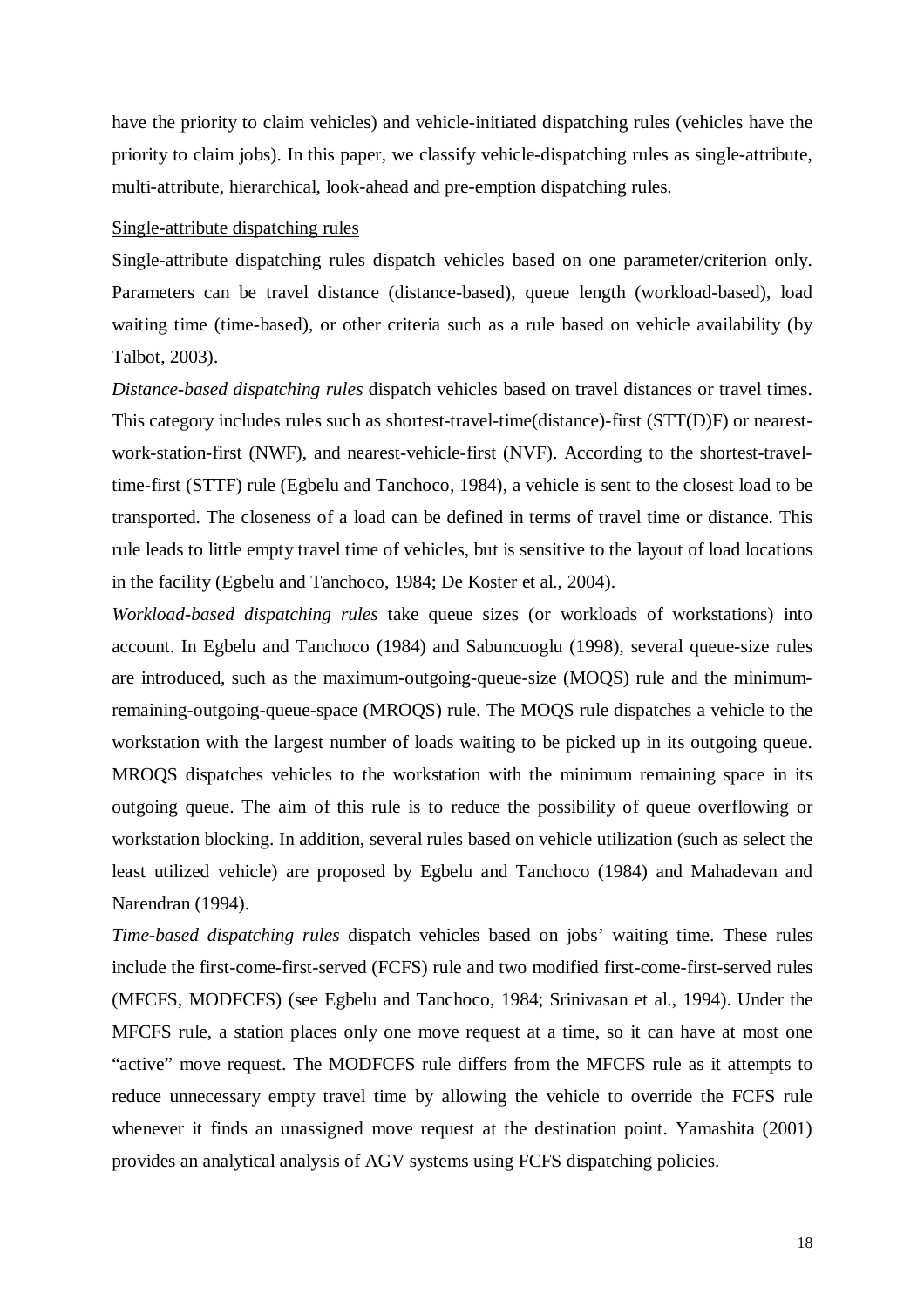De Koster et al. (2004) have carried out extensive simulation experiments with several commonly used dispatching rules such as NVF, for three real cases. They experimented with different operating conditions for AGV systems and point out that for environments where the queue space is critical, the distance-based dispatching rules (NWF, NVF) outperform other rules. However, when it is not the case, the time-based (MODFCFS) or workload-based dispatching rules might perform better.

#### Multi-attribute dispatching rules

Multi-attribute dispatching rules dispatch vehicles using more than one parameter (Klein and Kim, 1996; Hwang and Kim, 1998; Jeong and Randhawa, 2001). In general they outperform single-attribute dispatching rules. Klein and Kim (1996) propose several multi-attribute dispatching rules that are based on the multi-criteria decision making approach. Hwang and Kim (1998) propose a multi-attribute dispatching rule based on the bidding concept. Jeong and Randhawa (2001) propose multi-attribute dispatching rules that use three parameters: vehicle empty travel distance, remaining spaces in input buffers and remaining spaces in outgoing buffers to decide which load should be transported by a vehicle. They use an additive waiting model to compute weights for member parameters. A neural network was used to dynamically adjust the parameters' weights reflecting changes in the system. According to their results, a simple multi-attribute dispatching rule with a good set of weights might perform very well and is better in many cases than a multi-attribute dispatching rule with dynamically adjusted weights. Jeong and Randhawa (2001) have done a quite extensive simulation study, however only one layout was used in their experiments.

#### Hierarchical dispatching rules

This type of dispatching rules is typical for manufacturing systems where the added value of a part during the manufacturing process is taken into account when the dispatching decision has to be made. Sabuncuoglu and Hommertzheim (1992) use a dynamic dispatching algorithm for scheduling machines and AGVs in a flexible manufacturing system (FMS). In their algorithm, different decision criteria are applied sequentially to identify the most appropriate part and the machine to be served. They identify four hierarchical logic levels: push logic, buffer logic, pull logic and push-pull logic. At each logic level, some priority rules are applied to select the part and the machine. Their algorithm performs quite well compared with simpler dispatching rules. Similar approaches have been proposed for scheduling AGVs in FMS by Yim and Linn (1993), Taghaboni (1997) and Tan and Tang (2001). Kim et al. (1999) introduce a hierarchical rule based on workload balancing. At the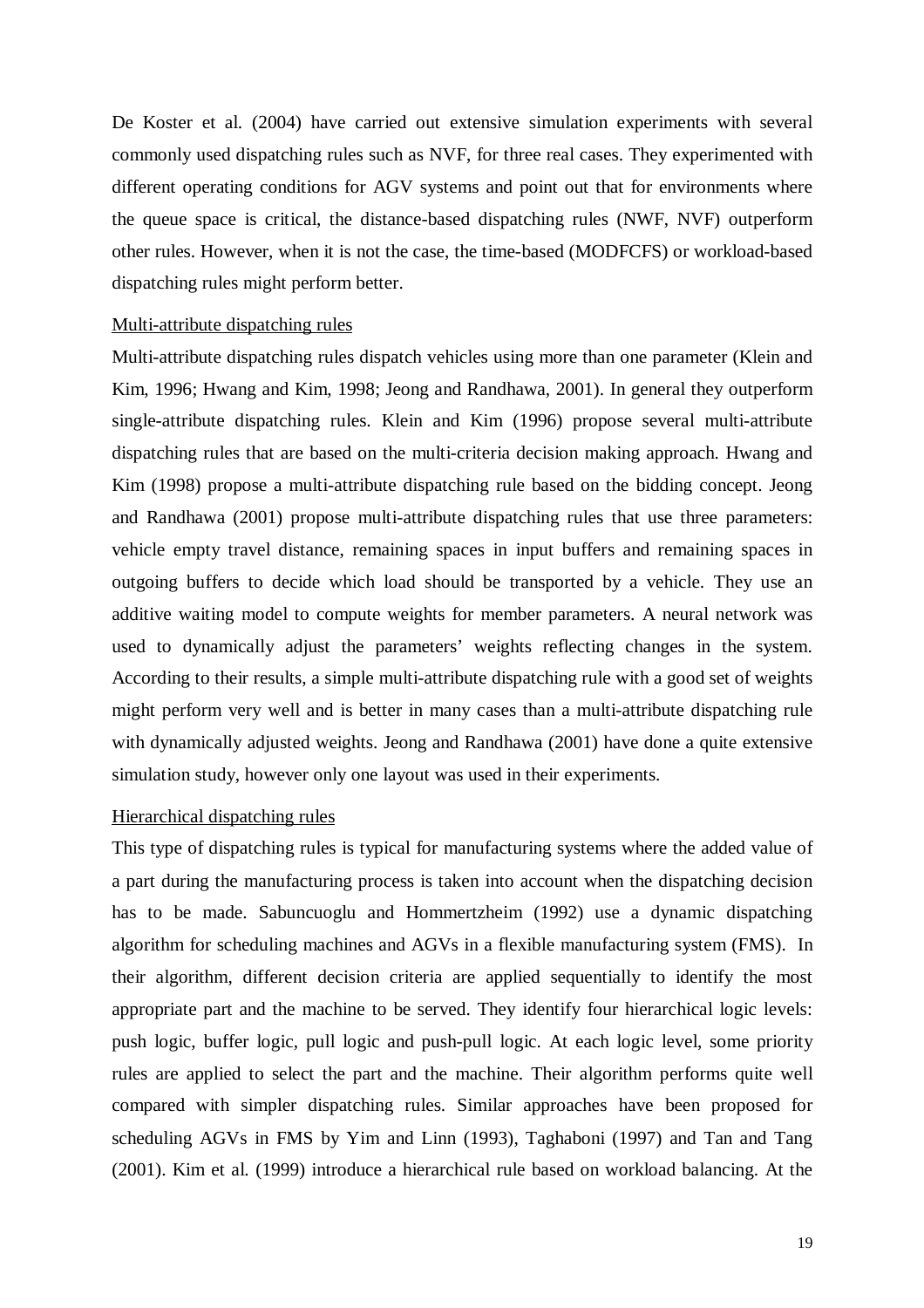first level, the jobs are prioritized and at the second level a vehicle is assigned to the job with the highest priority. A complex priority index based on workload balancing among machines (dominant factor) and the urgency of jobs is defined.

#### Dispatching rules using a look-ahead period, or vehicle reassignment (pre-emption)

Bozer and Yen (1996) introduce two dispatching rules that consider reassignment of moving vehicles. These are modified shortest-travel-distance-first (MOD STTF) and bidding-based device dispatching  $(B^2D^2)$ . The MOD STTF rule is similar to the STTF rule in the sense that it assigns empty vehicles to move requests based on the proximity of the vehicle and the load location, and each vehicle has only one request at a time. The difference is that an empty vehicle may be reassigned to another move request or an empty vehicle may "release" another empty vehicle. If a vehicle travels "uncommitted" to its assigned destination, it may be reassigned to a new arrival request according to some specific conditions (Bozer and Yen, 1996). To some extent, the  $B^2D^2$  rule is similar to the MOD STTF rule, but it is much more complicated. Using a quite extensive simulation study (four layouts and a large set of experimental conditions) Bozer and Yen (1996) show that MOD STTF and  $B^2D^2$  perform much better than STTF.

Look-ahead dispatching rules use some advance information about loads to be available shortly to dispatch vehicles (Mantel and Landeweerd, 1995). De Koster et al. (2004) improve the AGV system performance using dispatching rules with prior information on the availability of loads. They experiment with several widely used dispatching rules (NWF, MODFCFS etc.) with and without pre-arrival information. According to their simulation experiments, a very short look-ahead period has significant positive effects on the system performance.

| <b>Criteria</b>   |             |                                                                         |     |                                                 |                |       |                  |                  |        |        |
|-------------------|-------------|-------------------------------------------------------------------------|-----|-------------------------------------------------|----------------|-------|------------------|------------------|--------|--------|
| Guide-path system |             | Ability of $SFC^*$<br>system to deal with<br>complicated<br>controllers |     | Degree of<br>stochasticity<br>of jobs' arrivals |                |       | Job density      |                  |        |        |
| Single<br>loop    | Tan-<br>dem | Conven-<br>tional                                                       | Yes | N <sub>0</sub>                                  | N <sub>0</sub> | Low   | Medium           | High             | Low    | High   |
| D                 | D           | S/D                                                                     | S/D | D                                               | $S$ (off)      | S(0n) | $S(\text{on})/D$ | $S(\text{on})/D$ | S(r)/D | S/D(r) |

**Table 4** A guideline for selecting an appropriate vehicle scheduling system

*\* SFC: Shop floor control; D: dispatching; S: scheduling; on: online; off: offline; r: recommended.* 

Table 4 presents a guideline for designers to choose a suitable vehicle scheduling system for implementation. Vehicles in simple guide-path systems (single-loop, tandem) can be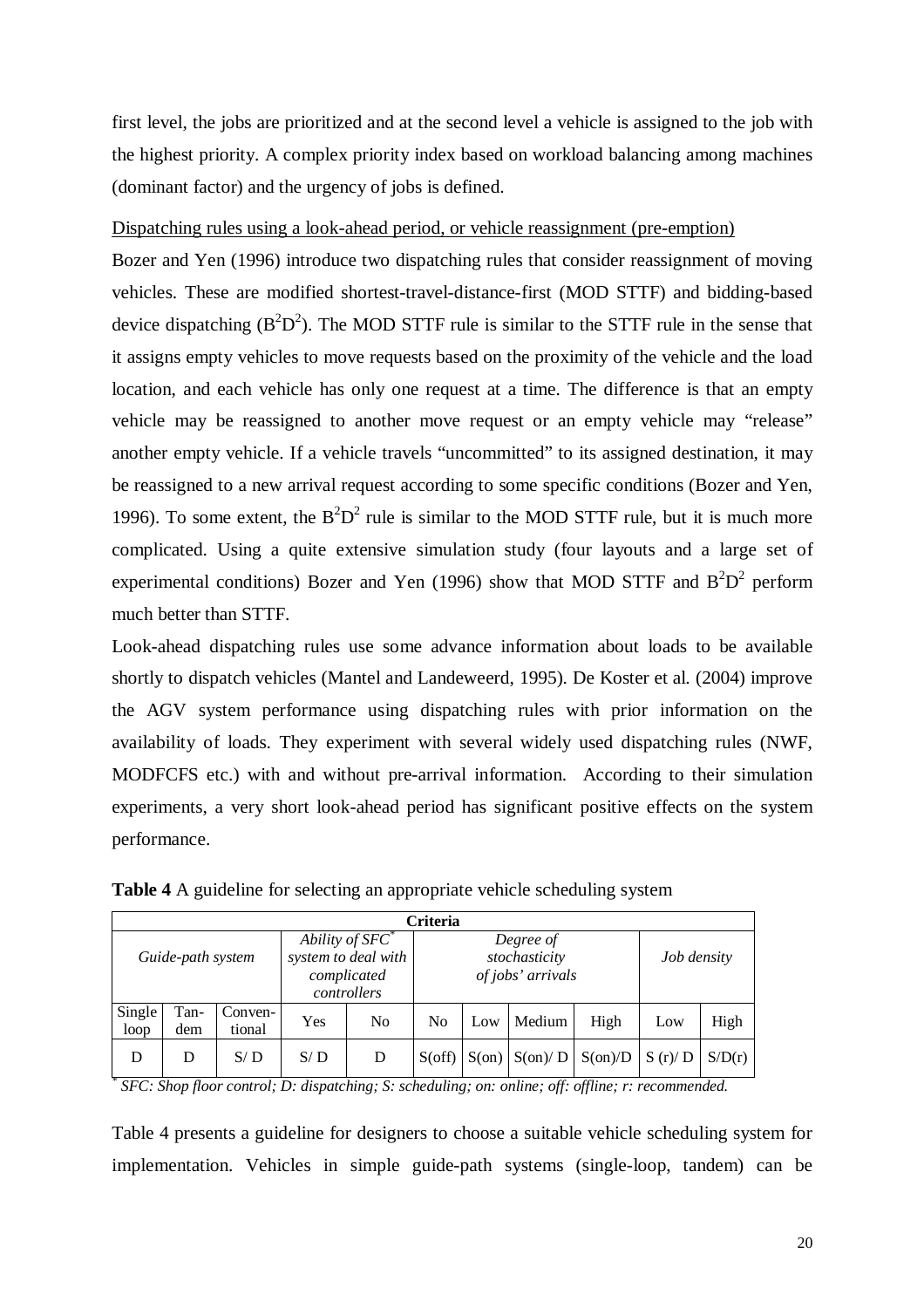dispatched using simple dispatching rules without reducing the system performance. In practice, the available SFC system may not have the capability to deal with a complicated controller. In this case, a scheduling system that requires more information and advanced monitoring systems may not be applicable. In highly stochastic environments, it is impossible to schedule vehicles over a long horizon, so dispatching rules might be a better option in this case. In case of a high job density, vehicles are busy most of the time so implementing a complicated scheduling system will not be very helpful.

Because of their simplicity, vehicle dispatching rules are easy to implement. However, as indicated by Yang et al. (1999) and Meersmans (2002), dynamic vehicle scheduling is often more efficient. Meersmans (2002) also indicates that dynamic vehicle scheduling has the capability of taking other factors such as co-ordination between different transportation means in facilities into account.

Another issue, which has to be considered in the scheduling, is vehicle parking. Most scheduling problems suppose that vehicles can stay at the load's pick-up/drop-off locations, however this is not true in some AGV systems. Hence, vehicle parking problem should also be included in the vehicle scheduling problem. This is considered in the next section.

#### **4.2 Vehicle positioning strategy**

Vehicle idleness is unavoidable in automated guided vehicle systems. Rather than forcing vehicles to return to the vehicle depot, it is better to park vehicles at locations (vehicle home locations or dwell points) that are closer to load-release locations than the vehicle depot. Two main strategies for idle-vehicle positioning (parking) are static and dynamic strategies.

#### **4.2.1 Static vehicle positioning strategy**

Vehicle parking locations should be selected to minimize the vehicle response time to new movement requests or to evenly distribute idle vehicles over the network. Several positioning strategies are proposed in literature (Egbelu, 1993; Van der Meer, 2000). Four major approaches are:

*Central-zone positioning rule*: a certain parking area in the vehicle network has been designated for buffering idle vehicles. This area can be close to stations with a high probability of a load transport request, or at battery- recharge or fuel stations.

*Circulatory-loop positioning rule*: one or more cruising loops are defined for idle vehicles. When a vehicle becomes idle, it travels one of the loops until a transport order is received.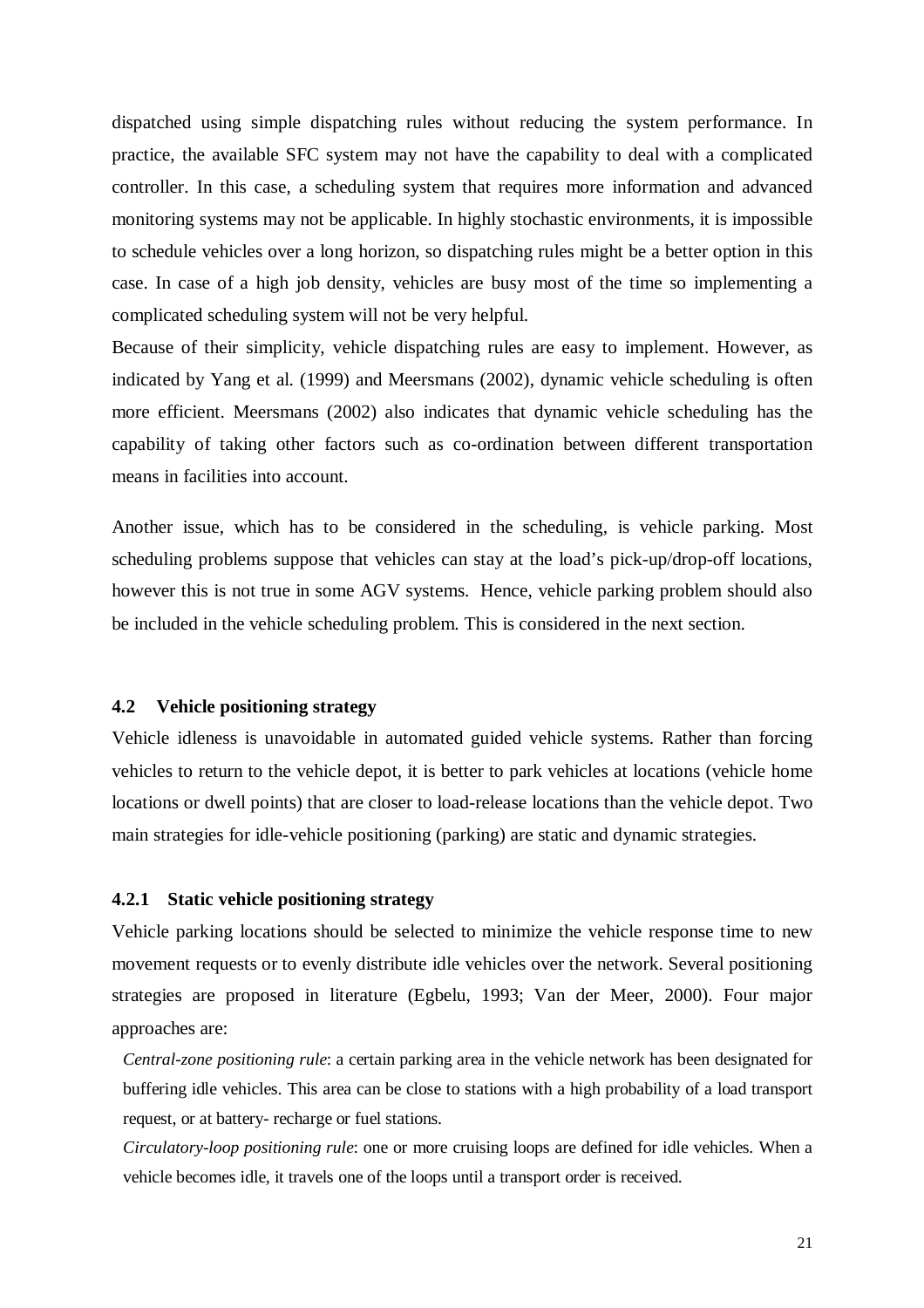*Drop-off point positioning rule*: a vehicle remains at the point of the last delivery job until it is reassigned.

*Distributed-positioning rule*: a distributed-positioning rule employs multiple dwell points as opposed to a single point, as in the central zone case. When a vehicle becomes idle, it is routed to one of the dwell points.

Most literature that discusses dwell-point strategies for automated guided vehicle systems, involves selecting home locations of vehicles in a single-loop. A common approach in finding home locations of vehicles in a single-loop is translating the loop layout into a circular layout and after this step all following calculations are based on angular positions. Two other approaches use Markov chain theory (Kim and Kim, 1997) and network flow modeling (Hu and Egbelu, 2000). Egbelu (1993) uses the circular layout conversion to search for the best home locations for idle vehicles. He proposes four models and solution methods: for a single vehicle in a unidirectional loop and in a bidirectional loop, and for multiple vehicles in a unidirectional loop and in a bidirectional loop. The objective of the model is to minimize the maximum response time of the idle vehicles. The objective function of the simplest case (single vehicle, unidirectional loop) is stated as:

$$
T = \min\left\{\max_{1 \le i \le n} \left\{\frac{R}{V} \left[ (\alpha_i - \beta)(1 - X_i) + (360 + \alpha_i - \beta)X_i \right] \right\} \right\}
$$

where  $\alpha_i$ : angular location of the  $i_{th}$  workstation;  $\beta$ : angular location of the vehicle;  $R = C/360^\circ$  (*C*: the total length or perimeter of a guide-path that describes the loop) ; *V*: the average speed of the vehicle;  $X_i = 1$  if  $\alpha_i \ge$  $\beta$ , = 0 otherwise.

According to Egbelu (1993), the optimal home location of a vehicle in the unidirectional loop coincides with the location of a workstation and the optimal home location of a vehicle in the bidirectional loop lies at the midpoint of an arc. Based on these characteristics and the traffic flow of the system, Egbelu proposes several algorithms to find the optimal location for idle vehicles. He also indicates that it is extremely difficult to control multiple vehicles in the bidirectional loop. Kim (1995) proposes a similar approach to minimize the mean response time for a pick up call and a single parking place policy is used. Gademann and Van de Velde (2000) consider the problem of positioning *m* AGVs in a loop layout with *n* stations. They provide an overview of time complexities for uni-directional and bidirectional flow systems and show that criteria like maximum response time and average response time can be minimized in polynomial time for any number of vehicles. Lee and Ventura (2001) propose a polynomial-time dynamic-programming algorithm that determines the optimal dwell-points of idle AGVs for both unidirectional and bidirectional loop layouts. The objective is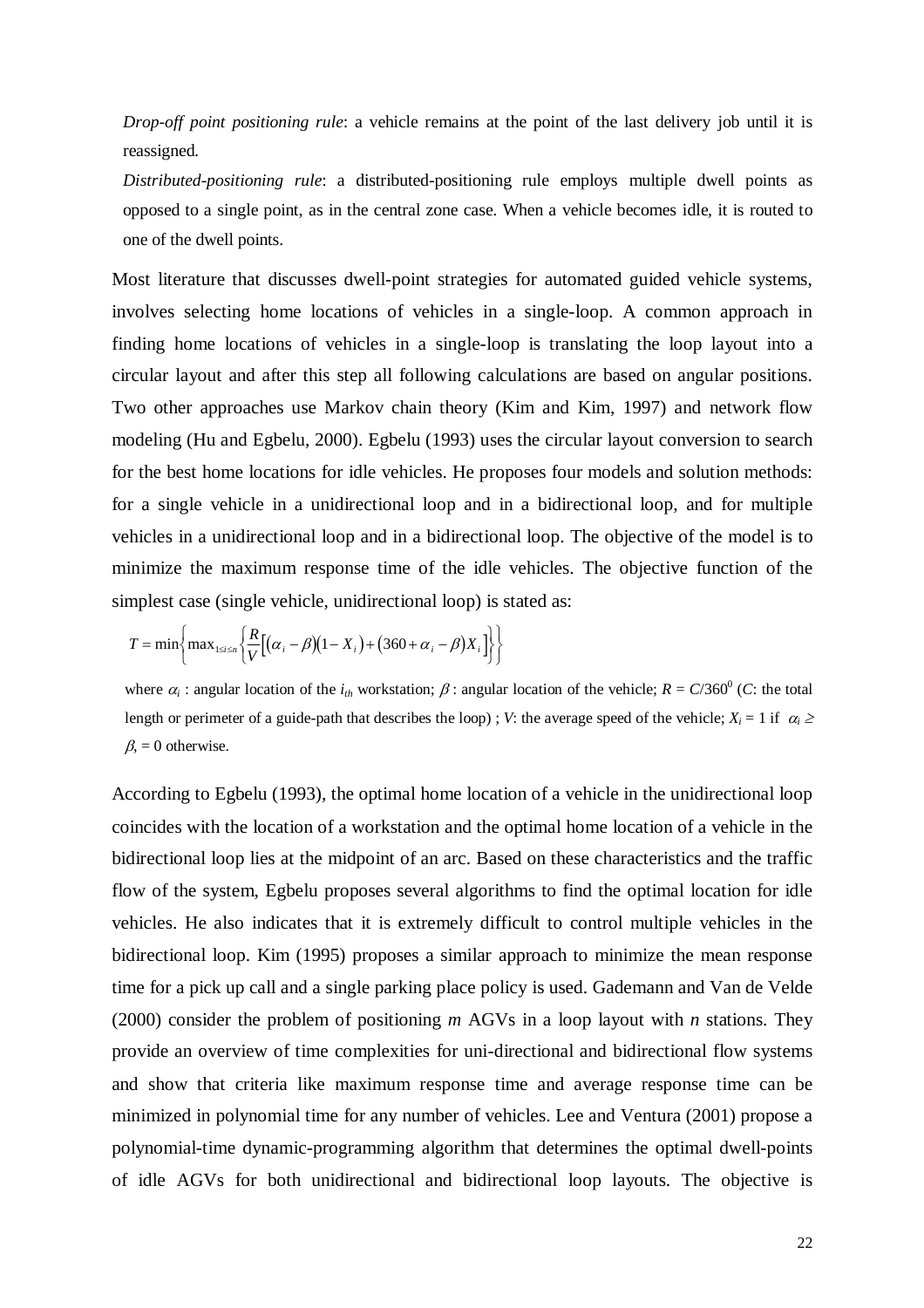minimizing the mean response time. Their algorithm decomposes the set of pick-up stations into subsets so that a single vehicle serves all stations in a subset.

Hu and Egbelu (2000) propose network-flow based models for selecting the optimal parking locations for idle vehicles in a unidirectional network (not necessarily to be a loop). The objectives are minimizing the maximum response time and minimizing the mean response time. A formulation with the non-linear objective function is presented below (Hu and Egbelu, 2000):

*minimize*  $\{ \max_{\forall i,j} \{d_{ij}y_{ij}\} \}$  (*minimization of maximum system response time*)

subject to: 
$$
\sum_{i=1}^{N} x_i = n
$$
 (1) 
$$
\sum_{j=1}^{N} y_{ij} \le mx_i \quad i = 1, 2, ..., N
$$
 (3)  

$$
\sum_{i=1}^{N} y_{ij} = 1 \quad j = 1, 2, ..., m
$$
 (2) 
$$
x_i, y_{ij} = 0 \text{ or } 1, \forall i, j
$$
 (4)

where  $x_i := 1$  if node *i* is selected as a dwell point, = 0 otherwise;  $y_{ii} = 1$  if dwell point *i* serves pick-up station *j*, = 0 otherwise; *m*: the number of pick-up stations; *n*: the number of vehicles; *N*: the number of possible dwell points; *dij*: a shortest distance matrix of the modified network (obtained from the origin network after applying the network reconfiguration procedure) which is free from convergent nodes.

This formulation is then transformed into a MIP model by replacing the objective function with expressions: (*min Z*, *s.t.*  $d_{ij}y_{ij} \leq Z$ ). Two solution procedures, one exact and one heuristic, are proposed to solve the problem. The exact method solves a sequence of set covering problems. After finding the optimal locations for vehicles they present a six-steps procedure to distribute vehicles among dwell points. For minimizing the mean response time, a linear integer program is given. This model formulation is similar to the formulation of the p-median problem and solved using a branch-and bound-method. After finding the optimal dwell points, vehicles are distributed by the same procedure used for the previous case.

#### **4.2.2 Dynamic vehicle positioning strategy**

When pick up demands at the stations change over time, the home locations of vehicles may need to be changed. In order to adapt to this situation some dynamic procedures for selecting dwell points are proposed. Kim (1995) adapts his static algorithms to cope with the dynamic situation. Kim's algorithm bases on the calculation of the contribution of each segment on the circular layout to the mean angular travel distance. Chang and Egbelu (1996) propose dynamic algorithms to select the home location of a single vehicle in the unidirectional and bidirectional loop. They show that, in a very busy system, the performance is independent of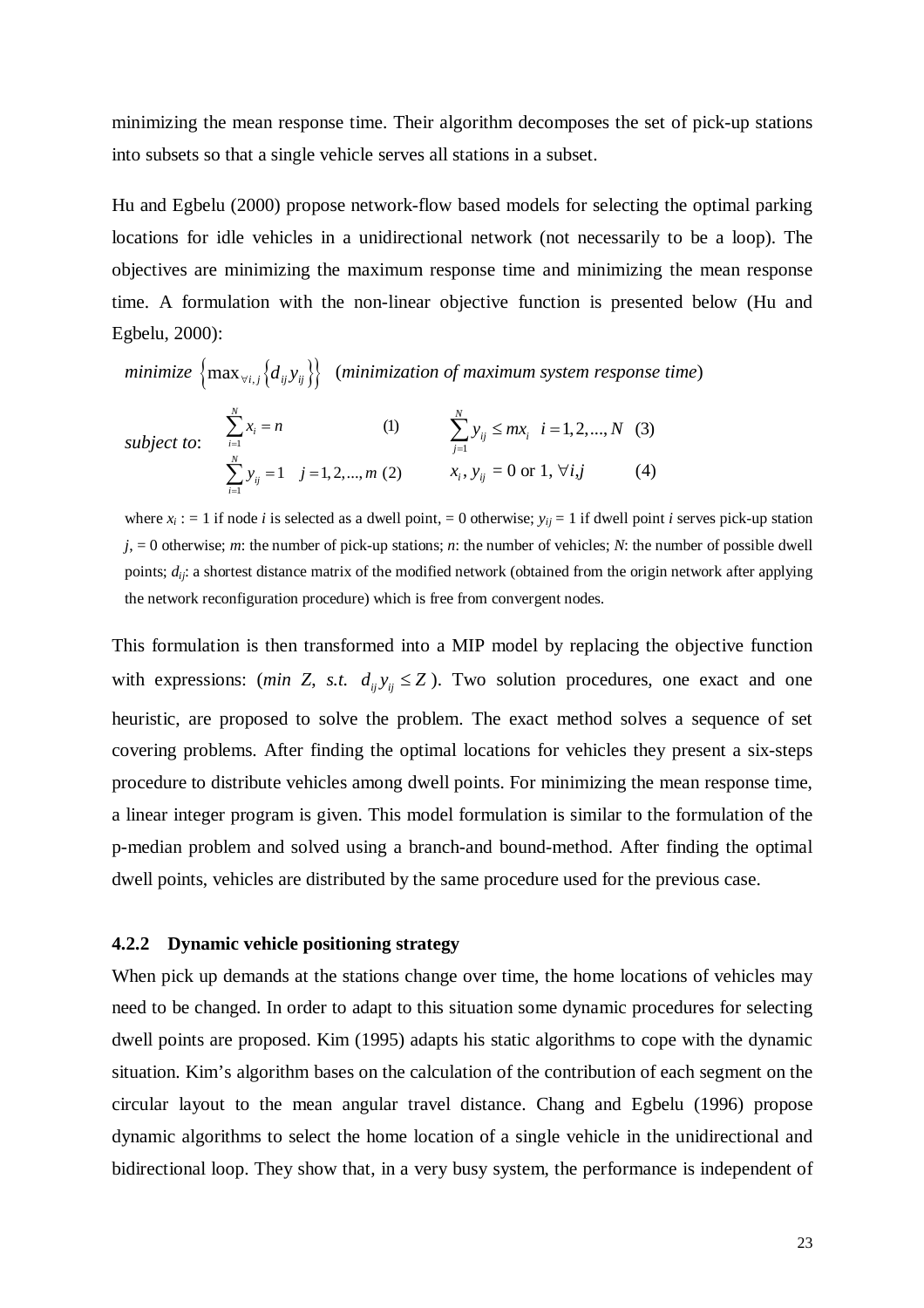the dwell point selection rules. Hu and Egbelu (2000) extend their algorithms to the situation where the pick-up demands change over time in a non-uniform manner. Their method requires an accurate update of load pick-ups remaining at each station at event times. When the ratio of remaining load pick-ups changes, the idle-vehicle positioning problem has to be solved again. Their algorithm applies for minimizing both the maximum response time and the mean response time.

Most studies in this area concentrate on loop layouts only. The research by Hu and Egbelu (2000) is the only one that takes conventional layouts into account. In practice, companies may define fixed parking locations, because vehicles may or can only park in certain areas. These areas can be defined for safety reasons, to avoid congestion, to allow a change of drivers, to recharge the vehicle's battery, etc. and impose constraints on the idle vehicle positioning problem. Such practical issues are often overlooked or omitted in theoretical models of automated material handling systems.

#### **4.3 Battery management**

Although battery management is important for vehicle management, the battery management problem is usually omitted in research. Naturally, vehicles have to be charged after a certain operating period, but most research on automated material handling systems assumes that the battery problem has little effect on performance. However, in reality there is a potential impact on performance as vehicles with nearly empty batteries are unavailable for the process, even if swap batteries are used. Battery swapping can only be carried out at specific locations, so vehicles are temporarily unavailable. This means that either additional vehicles are needed or load-waiting times increase. According to McHaney (1995), the batteries' constraints can only be omitted under some circumstances: systems with naturally occurring breaks, or shift changes coinciding with battery swapping or charging, systems with ample amounts of idle time, and systems where charging can be regulated and insured to take place without impacting system operation. McHaney (1995) presents three types of charging schemes: (1) opportunity charging - uses the natural idle time in an AGV's cycle to replenish batteries, (2) automatic charging - an AGV runs until its battery is depleted to a certain level and then the scheduler assigns this AGV for charging, (3) combination system - this is a combination of the previous two.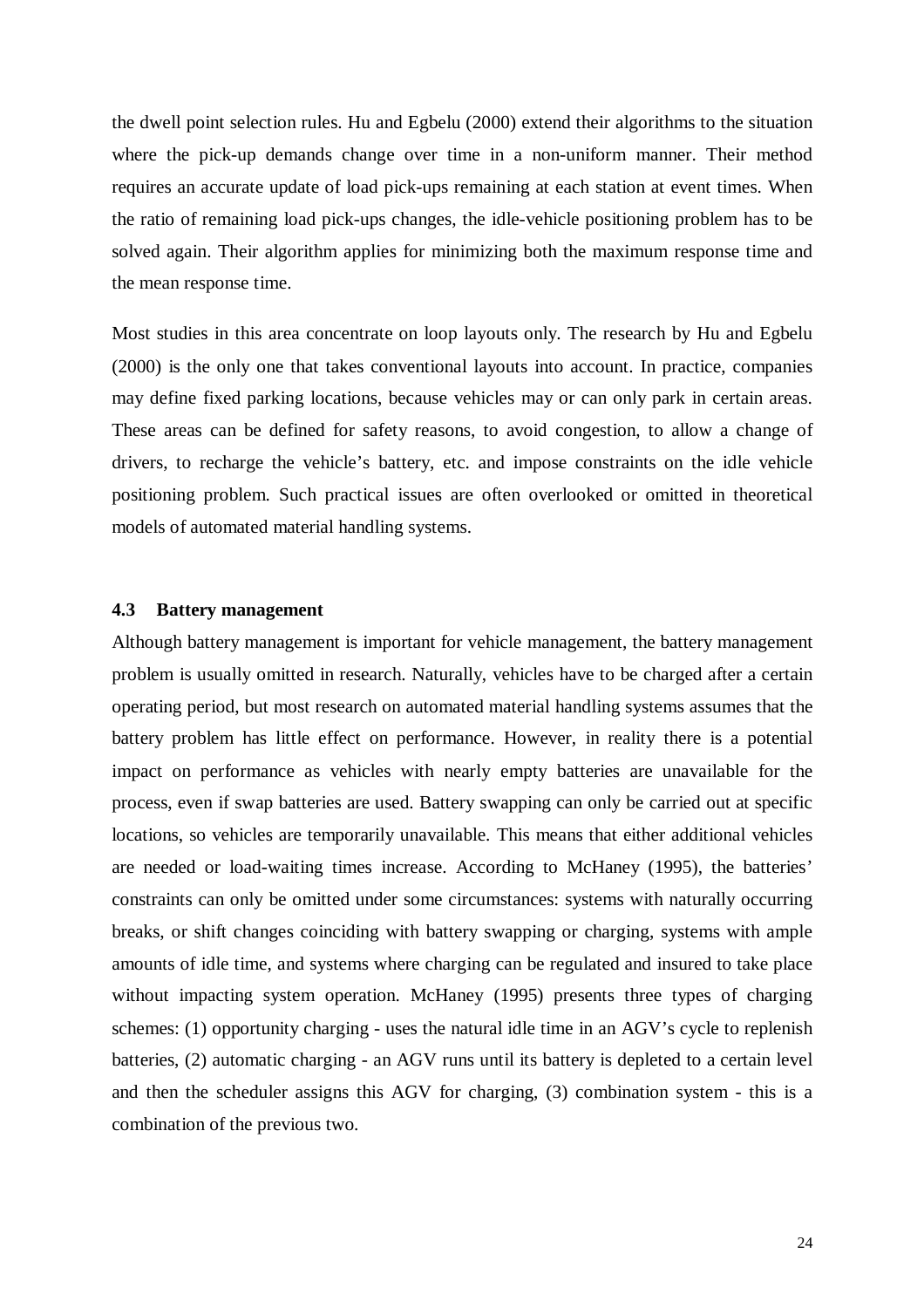Ebben (2001) suggests several heuristic rules for dispatching vehicles, which need to be charged. It is possible to send vehicles to the nearest battery station, farthest reachable battery station on the current route, etc. In addition, we also have to consider the capacity of the battery charging stations (are there sufficient charging positions for vehicles), and the vehicle's next job, so we can add some other rules, such as go to the battery station closest to the vehicle's next job.

The problem of estimating the number of batteries required is also important. The required number of batteries strongly depends on the chosen battery type (Ebben, 2001). Ebben (2001) also shows that the required number of battery changes largely depends on the net capacity of the battery and less on the number of battery stations. He also proposes a cost trade-off analysis to help the designer to choose the battery's type, the number and position of battery stations.

Another issue here is how to select locations for battery-charging stations. They have to be located to minimize battery-charging effects on the system operation. In practice, battery stations often coincide with the vehicle parking locations to save spaces and use the positions for opportunity charging. The vehicle's battery charging scheme should also be considered explicitly when vehicles are scheduled for operations. These issues are not considered in the literature at this stage.

#### **4.4 Vehicle routing and conflict resolution**

At the operational decision level, the vehicle routing and conflict resolution problem has to be addressed. Scheduling and routing the vehicles in internal transport systems without conflict is very important. A conflict may cause the whole system to collapse or to become blocked. Many causes can lead to a deadlock situation, i.e. when two vehicles arrive at the same intersection from different guide-path segments and cannot proceed without interference. There are several ways to avoid deadlock and conflict in automated guided vehicle systems for example using a better routing algorithm, using single-loop, tandem or SFT configurations; identification of imminent collision through forward sensing and consequently avoiding this through vehicle backtracking and/or rerouting; imposing zone control and extensive route pre-planning.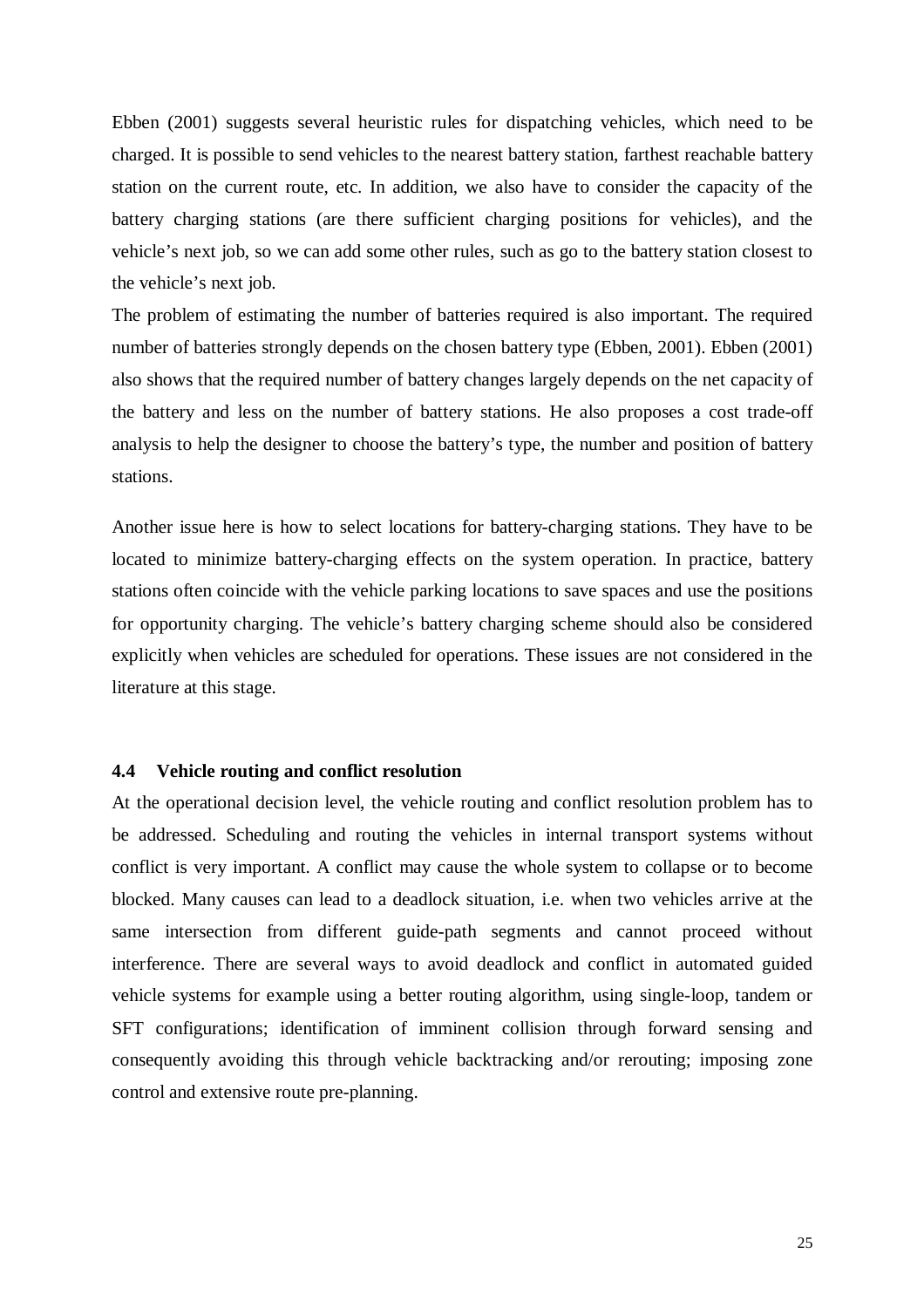#### **4.4.1 Vehicle routing**

The vehicle scheduling and routing problems are closely related and should be addressed concurrently. In tandem systems, the routing problem is very simple, but in conventional systems, it is more complicated. In the scheduling section (4.1), we supposed that a vehicle could reach its destination without blocking. However, to avoid blocking, the vehicle routing needs to be taken into account as well. Kim and Tanchoco (1991) propose an algorithm based on Dijkstra's shortest-path method to schedule vehicles based on the nodes' time windows. This approach produces a conflict-free schedule. However, as noted by the authors, a small change in the schedule may destroy it completely. Taghaboni and Tanchoco (1995) introduce an incremental route planning and scheduling algorithm. Other approaches are introduced in Rajotia et al. (1998b) and Qiu and Hsu (2001). More details about the vehicle routing issue can be found in Qiu et al. (2002).

#### **4.4.2 Conflict resolution**

#### **Balancing the system workload**

When machines in a manufacturing system or the P/D locations in a distribution center have only little space for load buffering, the system might be blocked by buffers overflowing. Possible reasons include insufficient buffering capacity or an inappropriate scheduling (dispatching) system. To cope with the first problem, a central buffer may be introduced to solve the temporary blocking problem. Kim et al. (1999) show that the central buffer has an important influence on the system performance. The second problem can be solved by applying workload-related dispatching rules (Egbelu and Tanchoco, 1984; Mahadevan and Narendran, 1994; Kim et al., 1999).

#### **Forward sensing**

AGVs can be equipped with sensors which they can use to detect if they are too close to other vehicles (Zeng et al., 1991). A vehicle stops when the distance between it and the vehicle in front of it, is less than a threshold value. This technique however is not effective for systems with many curved guide-paths. Zeng et al. (1991) use Petri nets to detect conflicts in AGV systems. A Petri-net approach seems to be a promising direction to detect and prevent conflicts in AGV systems (Zeng et al., 1991; Hsieh and Kang, 1998).

#### **Control the traffic at intersections**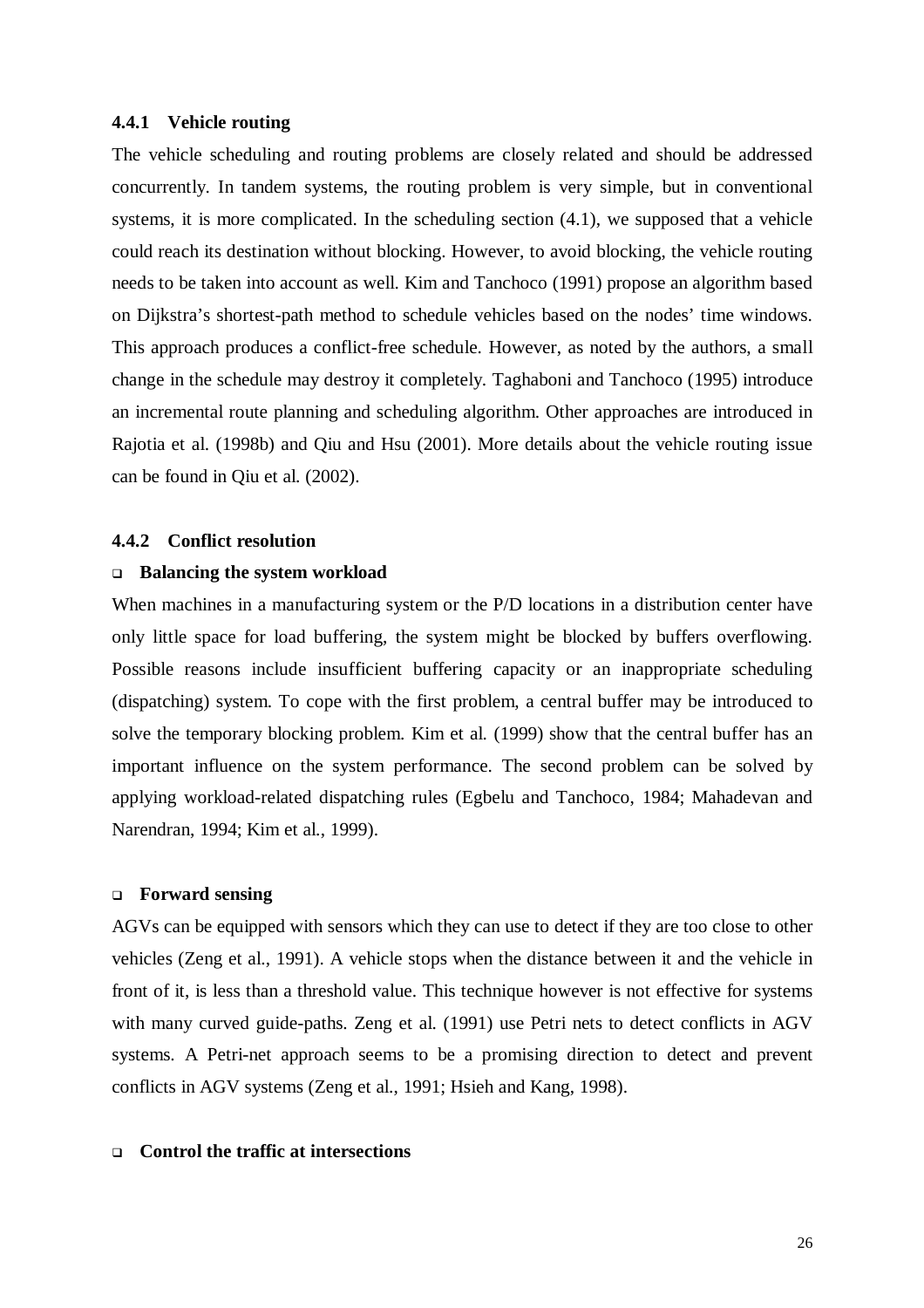Routing vehicles through intersections is a key issue in the conflict resolution. Egbelu and Tanchoco (1986) develop an algorithm to route vehicles through an intersection without conflict. Their model assumes that all nodes have buffers, that the buffers are of infinite capacity and the time required for a vehicle to steer into and out of the buffer is small compared to the overall travel time required. Also in their paper, several types of buffering areas for vehicles in transit are designed. They include "loop", "siding" and "spur" designs. The buffering areas provide space to avoid the blocking situation at intersections. The main idea in the deadlock resolution at an intersection is to buffer selected vehicles and gradually resolve conflicts. Evers and Koppers (1996) introduce the concept of "semaphore" as an abstraction of a traffic light to control vehicles at intersections. The number of vehicles controlled by a semaphore cannot exceed a specified maximum, which is called the capacity of the semaphore. A semaphore, in their paper, is a non-negative integer variable (S), with the interpretation of free capacity, on which two operations are defined: "Wait" and "Signal". Operation "Wait" is executed when a vehicle arrives at the protected facility, whereas "Signal" is executed when the vehicle leaves the protected facility.

#### **Zone planning**

Zone planning is an important method to avoid deadlock. There are two types of zoning systems: static zoning and dynamic zoning. In case of a static zoning, the guide-paths are divided into several zones. When a vehicle arrives at a zone, the controller checks for the presence of another vehicle in this zone. If a vehicle is already traveling in this zone, then the vehicle intended to enter that zone has to wait until the other has passed. In case of a dynamic zoning strategy, zones are not fixed; they can be changed according to the traffic flow in the system. Ho (2000) presents a dynamic-zone strategy for vehicle-collision prevention. His method relies on two procedures: the Zone Adjustment Procedure and the Zone Assistance Procedure. With the Zone Adjustment Procedure, the area of each zone changes according to the current production demand. The Zone Assistance Procedure allows vehicles to help each other so that the workload of every vehicle is balanced over time. Reveliotis (2000) proposes a zone control strategy that determines vehicle routes incrementally, one zone at a time. Routing decisions are the results of a sequence of safety and performance considerations, with the former being primarily based on structural/ logical rather than timing aspects of the system behavior.

In general, the conflict resolution task is much simpler in systems using smart AGVs, since smart AGVs can handle most parts of collision avoidance tasks.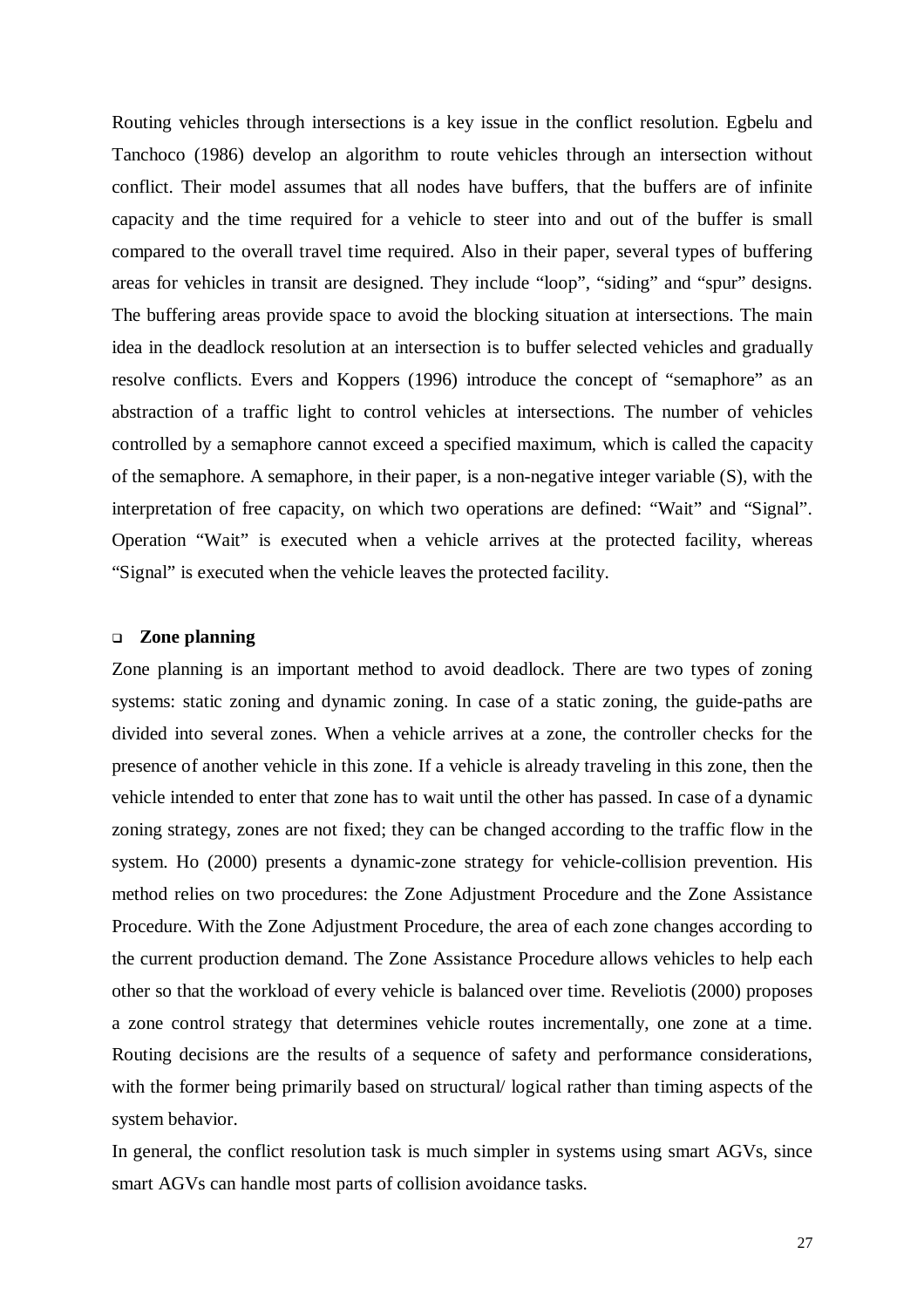#### **5 A decision framework for AGV systems' design and implementation**

Our literature review sketches a hierarchical structure for AGV systems' design and implementation decisions. Figure 3 summarizes these decisions. Decision at a higher level set the boundary conditions for decisions at a lower hierarchical level which are taken later.



Arrows indicate interactions between decisions: thick, thin, and dash arrows mean strong, less strong, and possible less strong influences.

**Figure 3** The decision framework for design and implementation of AGV systems

The design process requires input data such as facility layout and performance requirements in order to start. The first step at strategic level is designing the guide-path system. After this step, we consider issues at tactical level including estimating the number of required vehicles, scheduling vehicles, deciding the parking policy, and designing the battery management scheme. Decisions at tactical level influence each other and should be considered simultaneously. These decisions may also influence the guide-path design decision (represented by dash arrows in Figure 3), particularly in case free-ranging or smart AGVs are used. At operational level, we need to design a system to guide vehicles to their destination without conflict.

#### **6 Conclusions and further research**

In this paper, we have discussed several key issues in AGV system design and implementation. These issues include guide-path design, estimating the required number of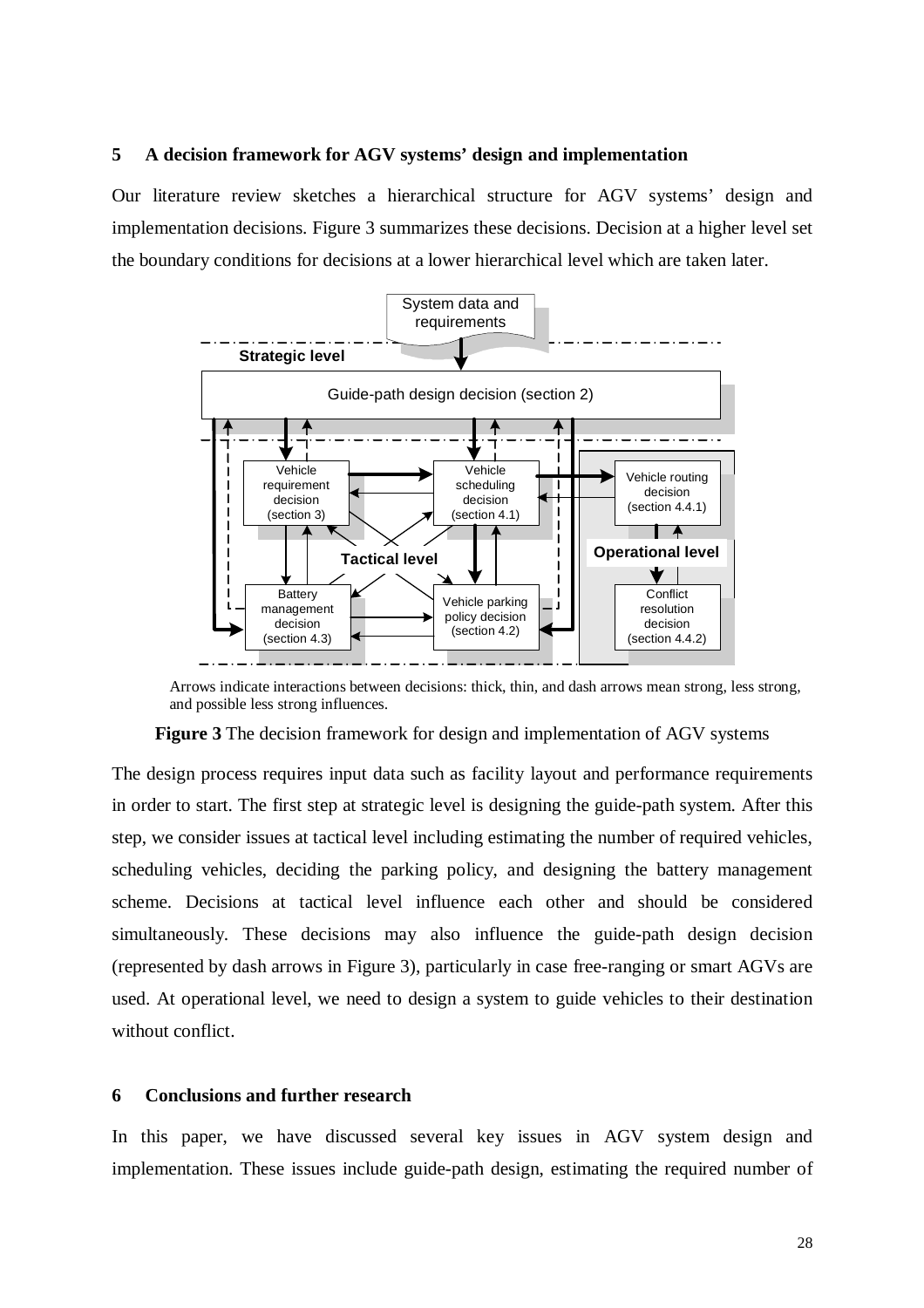vehicles, vehicle scheduling (dispatching), idle vehicle positioning, battery management, vehicle routing, and conflict resolution. For every decision problem we have reviewed important literature and have classified decision problems.

The first important issue when designing AGV systems is guide-path design. In general, we can divide guide-path systems into three categories: conventional, single-loop and tandem systems. Each of them has its own advantages and disadvantages (Table 3) and is suitable for specific applications.

Next important issue is estimating the required number of vehicles. Main vehicle estimating models include travel time (Maxwell and Muckstadt, 1982), queueing (Tanchoco et al., 1987), regression (Arifin and Egbelu, 2000) and network (Vis et al., 2001) models. Obtaining a good estimation of the vehicle empty travel under some good dispatching rules is the key problem here.

Another issue is how to manage an AGV system efficiently. This issue includes several subissues: vehicle scheduling, idle vehicle positioning, battery-charging, vehicle routing and conflict resolution. In practice, online scheduling and dispatching systems are much more popular than offline scheduling due to the stochastic nature of AGV systems. Generally, online scheduling systems perform better than simple dispatching systems (Yang et al., 1999), however they are much more complex. The scheduling system also decides which route a vehicle should take to reach its destination without collisions. In cases where vehicle blocking and interference problems are likely, we need a good conflict resolution system. In addition, to better serve future jobs, the controller should guide idle vehicles to strategic parking locations. Vehicles are usually located in such a way that the mean or maximum response time of new requests is minimized. Most authors neglect AGV battery management problems. In the case of long travel distances, the battery charging becomes an issue and needs to be considered as well.

#### **Suggestions for further research**

Several future research subjects have been proposed in the previous sections. Here we repeat the most promising future research directions.

In section 2, we have seen three main types of guide-path systems. It is important to know when and where we should choose a specific guide-path system. In addition, the bidirectional guide-path system has not received much attention, in spite of the fact that it can improve the system performance (Egbelu and Tanchoco, 1986).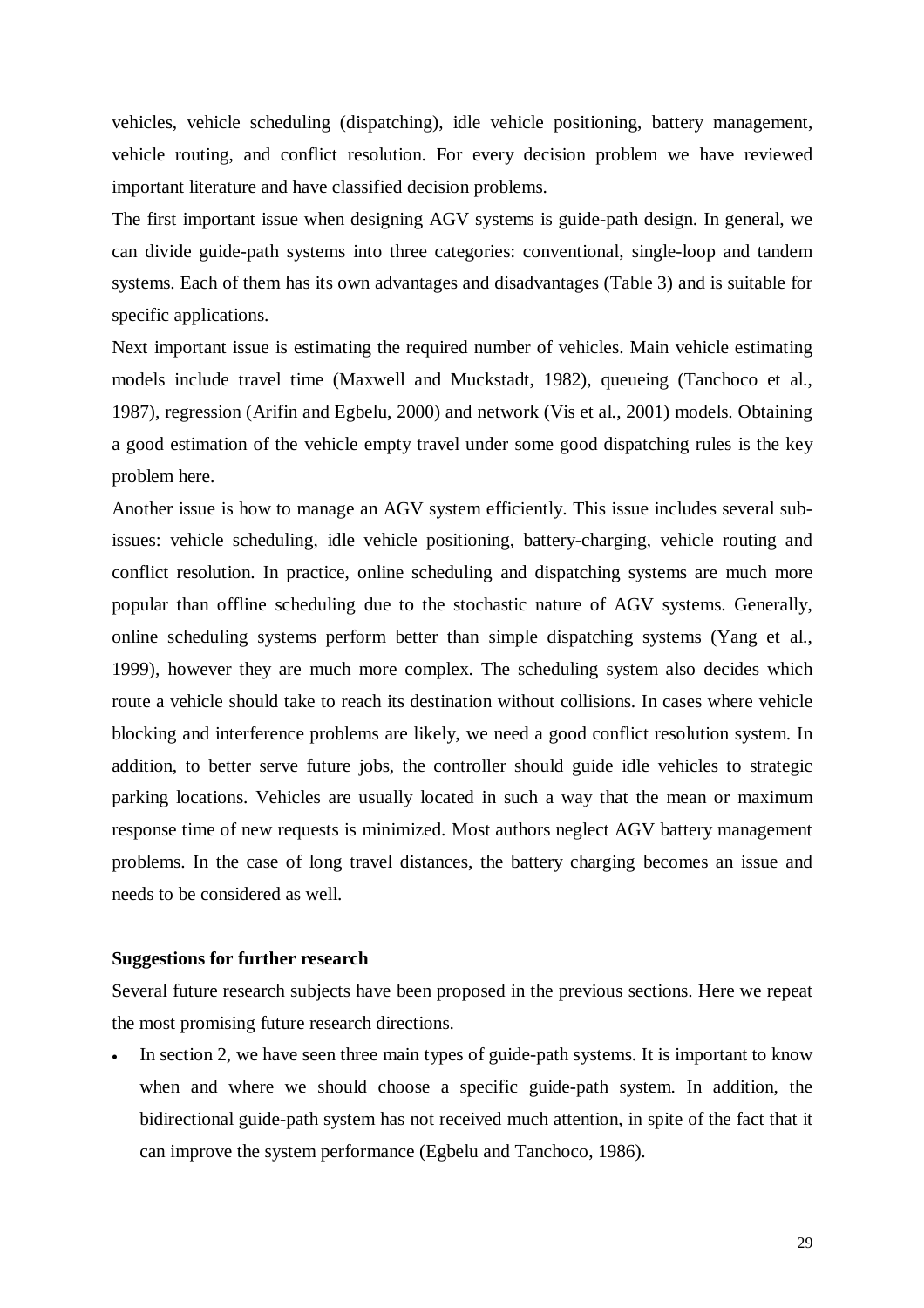- For estimating the required number of vehicles, obtaining a better estimation of the vehicle empty travel and time lost caused by vehicle interference under some good dispatching rules is still an important issue.
- Bilge and Tanchoco (1997) show that using multi-load vehicles improves the system throughput. In literature, there are only few studies considering multi-load AGV systems (Sinriech and Palni, 1998; Sinriech and Kotlarski, 2002; Van der Meer and De Koster, 1999). Multi-load vehicles are expensive, but can lead to a substantial throughput increase, depending on the quality of the scheduling system. This leaves ample room for future research.
- Smart AGVs become more and more popular in practice. They change the importance of some design and implementation issues in AGV systems. For example, obtaining an optimal guide-path system is less crucial, but the flexibility of layout and system adaptation for future demands might be more important. In addition, agent-like smart AGVs use decentralized control in a more efficient way than just applying FEFS dispatching. Still, there are very few studies related to designing and dispatching smart AGV systems, which clearly gives an important research direction.
- Intelligent manufacturing systems (IMS) using intelligent machines and smart AGVs become increasingly important in practice. In such systems, machines and AGVs can act as intelligent agents. These agents have advanced capabilities such as self-learning lead to adaptiveness and responsiveness capabilities of IMS. Holonic manufacturing system (HMS) is an example of such IMS (Shen and Norrie, 1999). However, more research is still needed to improve performance of IMS and smart AGV agents.

We have pointed out several fruitful issues for future research. These issues certainly have an important impact on improving the AGV system's performance. Besides these issues, researchers should pay attention to other issues such as battery management, positioning idle vehicles and conflict resolution as well.

#### **References**

Al-Sultan, K.S. and Bozer, Y.A. 1998. Network configuration and machine layout in fixed-path material handling systems, Annals of Operations Research 76 21-54.

Arifin, R. and Egbelu, P.J. 2000. Determination of vehicle requirements in automated guided vehicle systems: a statistical approach, Production Planning & Control 11 258-270.

Asef-Vaziri, A., Laporte, G. and Sriskandarajah, C. 2000. The block layout shortest loop design problem, IIE Transactions 32 727-734.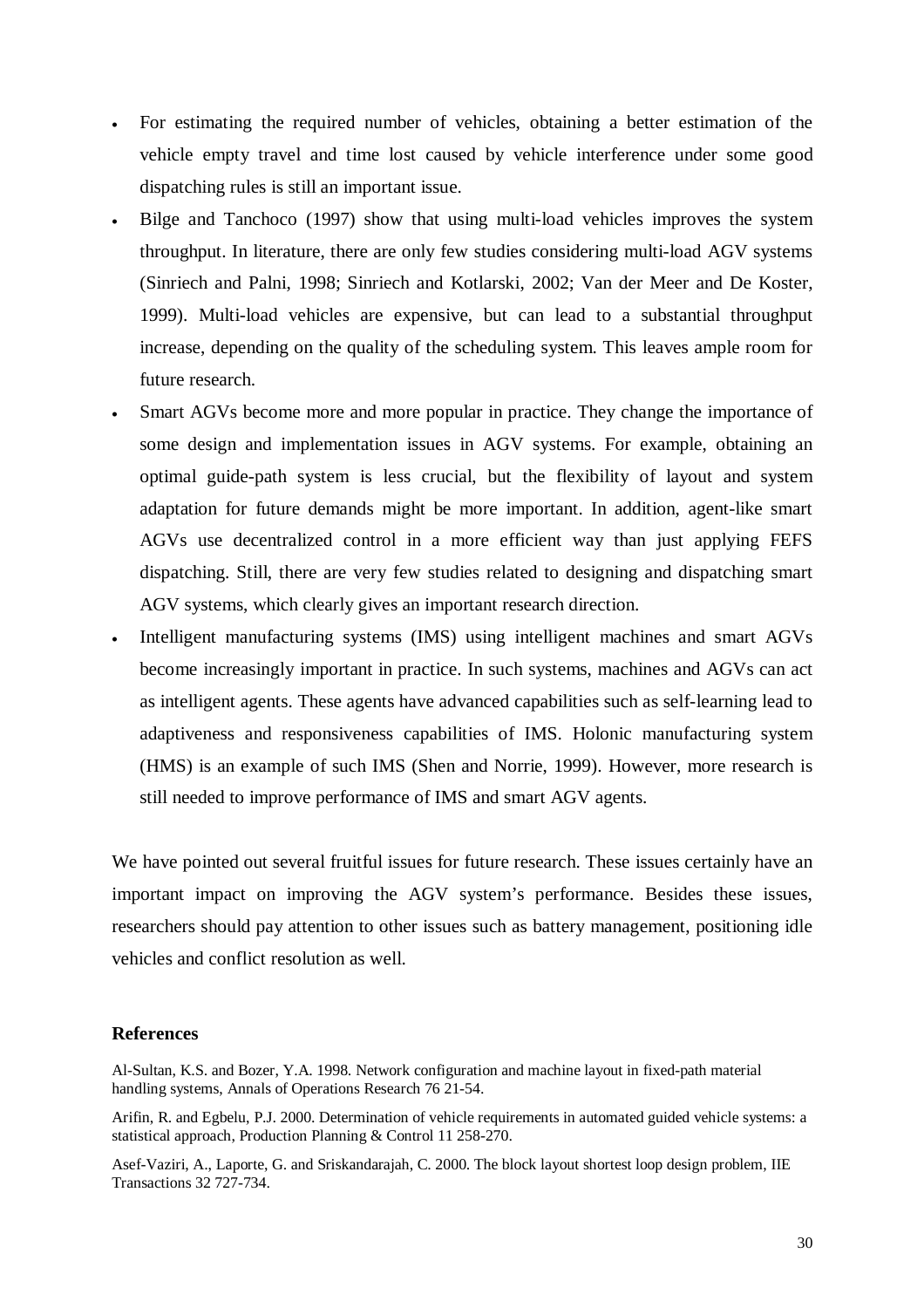Bartholdi III, J.J. and Platzman, L.K. 1989. Decentralized control of automated guided vehicles on a simple loop, IIE Transactions 21 (1) 76-81.

Beamon, B.M. 1998. Performance, reliability, and performability of material handling systems, International Journal of Production Research 36 (2) 377-393.

Berman, S. and Edan, Y. 2002. Decentralized autonomous AGV system for material handling, International Journal of Production Research 40 (15) 3995-4006.

Bilge, Ü. and Tanchoco, J.M.A. 1997. AGV systems with multi-load carriers: Basic issues and potential benefits, Journal of Manufacturing Systems 16 (3) 159-174.

Bilge, Ü. and Ulusoy, G. 1995. A time window approach to simultaneous scheduling of machines and material handling system in an FMS, Operations Research 43 (6) 1058-1070.

Bozer, Y.A. and Srinivasan, M.M. 1991. Tandem configurations for automated guided vehicle systems and the analysis of single vehicle loops, IIE Transactions 23 (1) 72-82.

Bozer, Y.A. and Srinivasan, M.M. 1992. Tandem AGV systems: a partitioning algorithm and performance comparison with conventional AGV systems, European Journal of Operational Research 63 173-191.

Bozer, Y.A. and Yen, C. 1996. Intelligent dispatching rules for trip-based material handling systems, Journal of Manufacturing Systems 15 (4) 226-239.

Chang, S. and Egbelu, P.J. 1996. Dynamic relative positioning of AGVs in a loop layout to minimize mean system response time, International Journal of Production Research 34 (6) 1655-1673.

Chen, M.-T., McGinnis, L. and Zhou, C. 1999. Design and operation of single-loop dual-rail inter-bay material handling system, International Journal of Production Research 37 (10) 2217-2237.

Co, C.G. and Tanchoco, J.M.A. 1991. A review of research on AGVS vehicle management, Engineering Cost and Production Economics 21 35-42.

De Koster, R., Le Anh, T. and Van der Meer, J.R. 2004 (to appear). Testing and classifying vehicle dispatching rules in three real-world settings, Journal of Operations Management.

Dumas, Y., Desrosiers, J. and Soumis, F. 1991. The pickup and delivery problem with time windows, European Journal of Operational Research 54 7-22.

Ebben, M., 2001. Logistic control in automated transportation networks, Dissertation, University of Twente.

Egbelu, P.J. 1987. The Use of non-simulation approaches in estimating vehicle requirements in an automated guided vehicle based transport system, Material Flow 4 17-32.

Egbelu, P.J. 1993. Positioning of automated guided vehicles in a loop layout to improve response time, European Journal of Operational Research 71 (1) 32-44.

Egbelu, P.J. and Tanchoco, J.M.A. 1984. Characterization of automated guided vehicle dispatching rules, International Journal of Production Research 22 (3) 359-374.

Egbelu, P.J. and Tanchoco, J.M.A. 1986. Potentials for bi-directional guide-path for automated guided vehicle based systems, International Journal of Production Research 24 (5) 1075-1097.

Evers, J.J.M. and Koppers, S.A.J. 1996. Automatic guided vehicle traffic control at a container terminal, Transportation Research A 30 (1) 21-34.

Fleischmann, B., Gnutzmann, S. and Sandvoß, E. 2003 (to appear). Dynamic vehicle routing based on on-line traffic information, Tansportation Science.

Gademann, N. and Van de Velde, S. 2000. Positioning automated guided vehicles in a loop layout, European Journal of Operational Research 127 565-573.

Gaskins, R.J. and Tanchoco, J.M.A. 1987. Flow path design for automated guided vehicle systems, International Journal of Production Research 25 (5) 667-676.

Gaskins, R.J., Tanchoco, J.M.A. and Taghaboni, F. 1989. Virtual flow paths for free-ranging automated guided vehicle systems, International Journal of Production Research 27 (1) 91-100.

Goetz, W.G. and Egbelu, P.J. 1990. Guide path design and location of load pick-up/drop-off points for an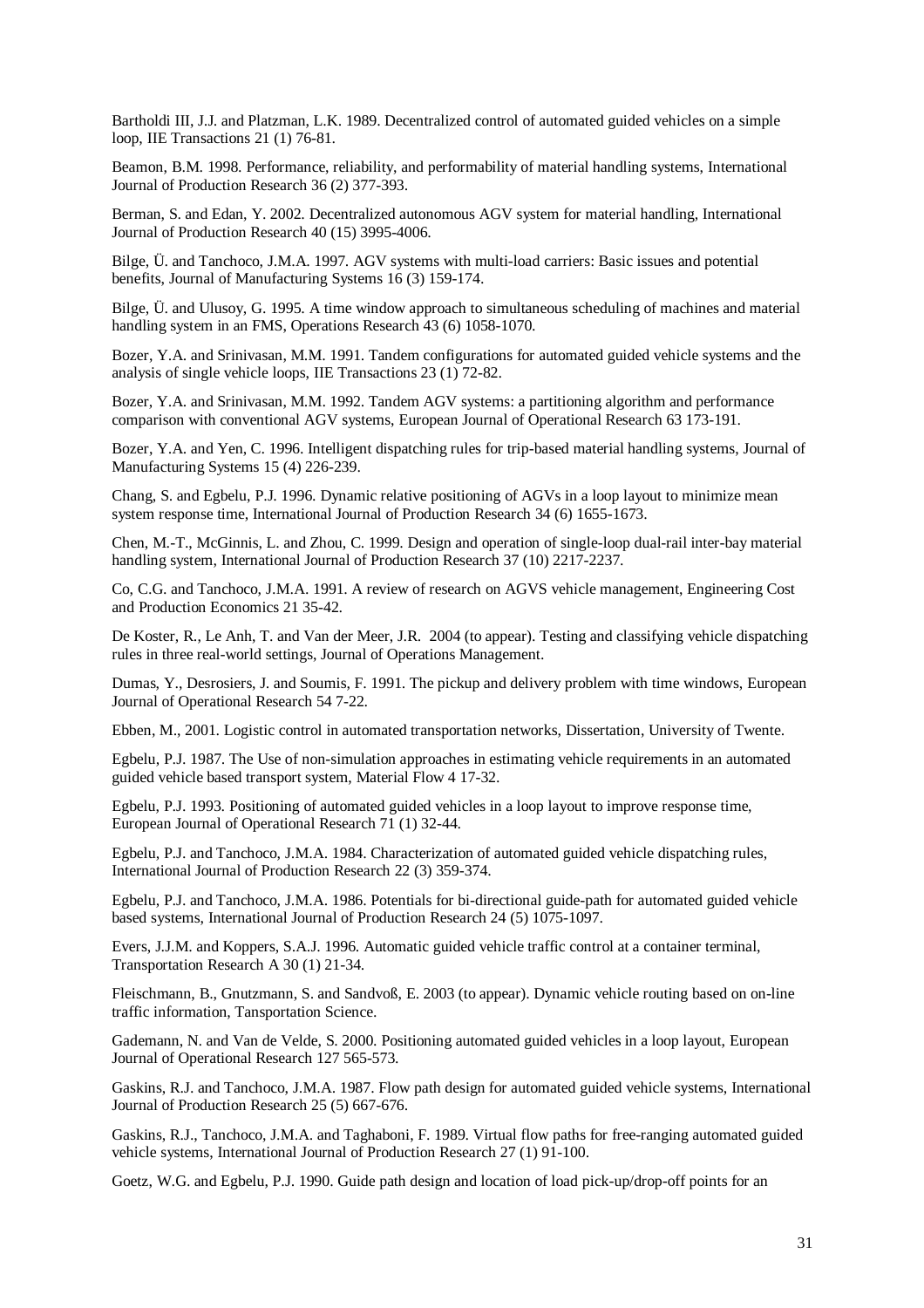automated guide vehicle system, International Journal of Production Research 28 (5) 927-941.

Ho, Y.-C. 2000. A dynamic-zone strategy for vehicle-collision prevention and load balancing in an AGV system with a single-loop guide path, Computers in Industry 42 159-176.

Hsieh, S. and Kang, M.-Y. 1998. Developing AGVS petri net control models from flowpath nets, Journal of Manufacturing Systems 17 (4) 237-250.

Hu, C.-H. and Egbelu, P.J. 2000. A framework for the selection of idle vehicle home locations in an automated guided vehicle system, International Journal of Production Research 38 (3) 543-562.

Huang, C. 1997. Design of material transportation system for tandem automated guided vehicle systems, International Journal of Production Research 35 (4) 943-953.

Hwang, H. and Kim, S.H. 1998. Development of dispatching rules for automated guided vehicle systems, Journal of Manufacturing Systems 17 (2) 137-143.

Jeong, B.H. and Randhawa, S.U. 2001. A multi-attribute dispatching rule for automated guide vehicle systems, International Journal of Production Research 39 (13) 2817-2832.

Johnson, M.E. and Brandeau, M.L. 1993. An analytic model for design of a multivehicle automated guided vehicle system, Management Science 39 (12) 1477-1489.

Johnson, M.E. and Brandeau, M.L. 1994. An analytic model for design and analysis of single-vehicle asynchronous material handling systems, Transportation Science 28 (4) 337-353.

Jünemann, R. and Schmidt, T. 2000. Materialflußsysteme. Springer.

Kaspi, M., Kesselman, U. and Tanchoco, J.M.A. 2002. Optimal solution for the flow path design problem of a blanced unidirectional AGV system, International Journal of Production Research 40 (2) 389-401.

Kaspi, M. and Tanchoco, J.M.A. 1990. Optimal flow path design of unidirectional AGV systems, International Journal of Production Research 28 (6) 1023-1030.

Kim, C.W. and Tanchoco, J.M.A. 1993. Operational control of a bidirectional automated guided vehicle system, International Journal of Production Research 31 (9) 2123-2138.

Kim, C.W., Tanchoco, J.M.A. and Koo, P.H. 1999. AGV dispatching based on workload balancing, International Journal of Production Research 37 (17) 4053-4066.

Kim, C.W. and Tanchoco, J.M.A. 1991. Conflict-free shortest-time bidirectional AGV routeing, International Journal of Production Research 29 (12) 2377-2391.

Kim, K.H. 1995. Positioning of automated guided vehicles in a loop layout to minimize the mean vehicle response time, International Journal of Production Economics 39 (3) 201-214.

Kim, K.H. and Kim, J.Y. 1997. Estimating mean response time and positioning idle vehicles of automated guided vehicle systems in loop layout, Computers and Industrial Engineering 33 (3-4) 669-672.

Kim, K.H. and Tanchoco, J.M.A. 1993. Economical design of material flow paths, International Journal of Production Research 31 (6) 1387-1407.

King, R.E. and Wilson, C. 1991. A review of automated guided-vehicle sytems design and scheduling, Production Planning & Control 2 (1) 44-51.

Klein, C.M. and Kim, J. 1996. AGV dispatching, International Journal of Production Research 34 (1) 95-110.

Lee, C. and Ventura, J.A. 2001. Optimal dwell point location of automated guided vehicles to minimize mean response time in a loop layout, International Journal of Production Research 39 (17) 4013-4031.

Lim, J.K., Lim, J.M., Yoshimoto, K., Kim, K.H. and Takahashi, T. 2002. A construction algorithm for designing guide paths of automated guided vehicle systems, International Journal of Production Research 40 (15) 3981- 3994.

Lindeijer, D.G., 2003. Controlling automated traffic agents, Dissertation, Technical University of Delft.

Mahadevan, B. and Narendran, T.T. 1993. Estimation of number of AGVs for an FMS: an analytical model, International Journal of Production Research 31 (7) 1655-1670.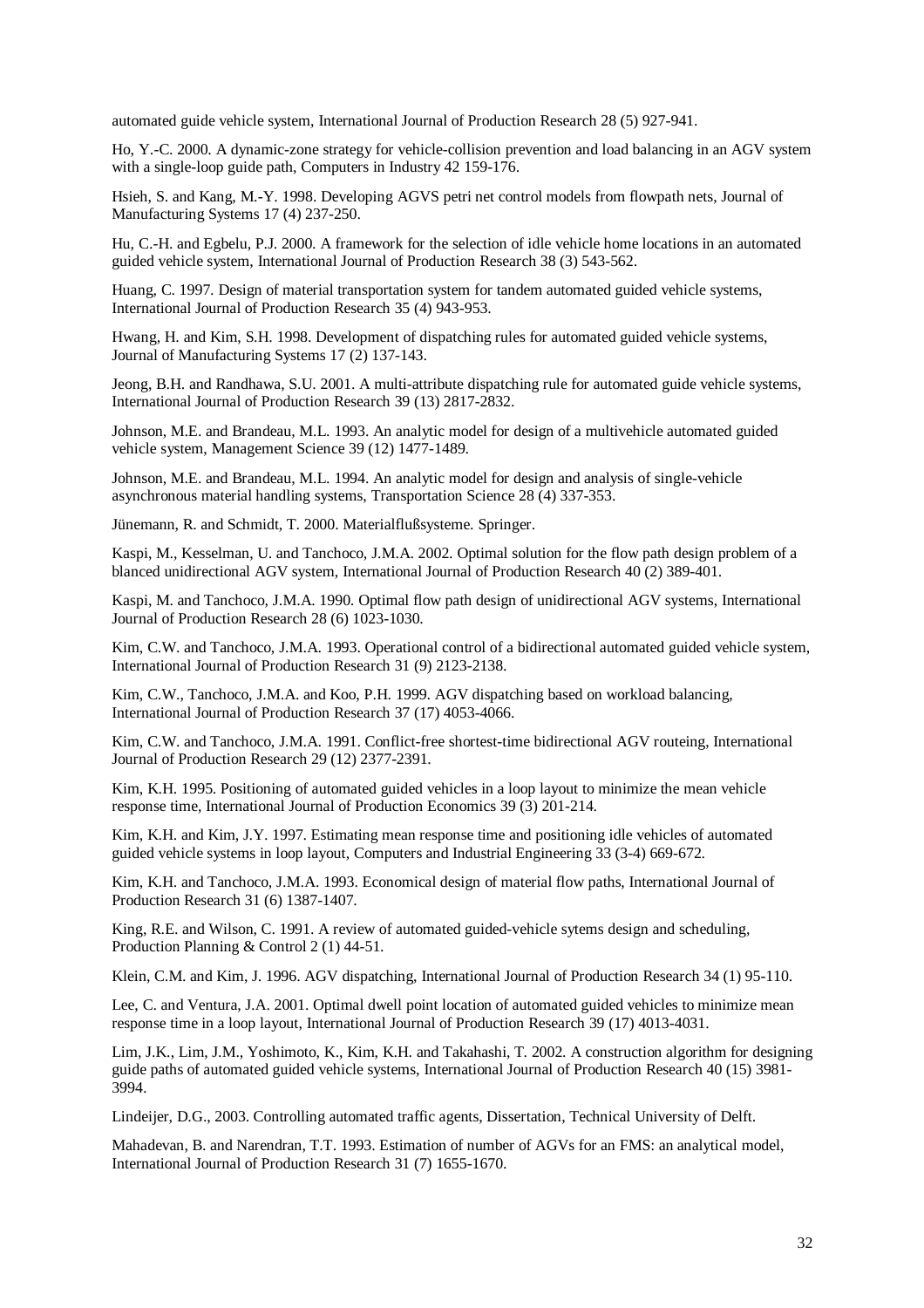Mahadevan, B. and Narendran, T.T. 1994. A hybrid modelling approach to the design of an AGV-based material handling system, International Journal of Production Research 32 (9) 2015-2030.

Mantel, R.J. and Landeweerd, H.R.A. 1995. Design and operational control of an AGV system, International Journal of Production Economics 41 (1-3) 257-266.

Maxwell, W.L. and Muckstadt, J.A. 1982. Design of automated guided vehicle systems, IIE Transactions 14 (2) 114-124.

McHaney, R. 1995. Modelling battery constraints in discrete event automated guided vehicles simulations, International Journal of Production Research 33 3023-3040.

Meersmans, P., 2002. Optimization of container handling systems, Dissertation, Erasmus University Rotterdam.

Powell, W.B., Towns, T.T. and Marar, A. 2000. On the value of optimal solutions for dynamic routing and scheduling in the presence of user noncompliance, Transportation Science 34 (1) 67-85.

Qiu, L. and Hsu, W. 2001. A bi-directional path layout for conflict-free routing of AGVs, International Journal of Production Research 39 (10) 2177-2195.

Qiu, L., Hsu, W., Huang, S. and Wang, H. 2002. Scheduling and routing algorithms for AGVs: a survey, International Journal of Production Research 40 (3) 745-760.

Rajotia, S., Shanker, K. and Batra, J.L. 1998b. A semi-dynamic time window constrained routeing strategy in an AGV system, International Journal of Production Research 36 (1) 35-50.

Reveliotis, S.A. 2000. Conflict resolution in AGV systems, IIE Transactions 32 647-659.

Ross, E.A., Mahmoodi, F. and Mosier, C.T. 1996. Tandem configuration automated guided vehicle systems: A comparative study, Decision Sciences 27 (1) 81-102.

Sabuncuoglu, I. 1998. A study of scheduling rules of flexible manufacturing systems: a simulation approach, International Journal of Production Research 36 (2) 527-546.

Sabuncuoglu, I. and Hommertzheim, D.L. 1992. Dynamic dispatching algorithm for scheduling machines and automated guided vehicles in a flexible manufacturing system, International Journal of Production Research 30 (5) 1059-1079.

Savelsbergh, M.W.P. and Sol, M. 1995. The general pickup and delivery problem, Transportation Science 29 (1) 17-29.

Savelsbergh, M. and Sol, M. 1998. DRIVE: Dynamic routing of independent vehicles, Operations Research 46 (4) 474-490.

Shen, W. and Norrie, D.H. 1999. Agent-based systems for intelligent manufacturing: a state-of-the-art survey, Knowledge and Information Systems, an International Journal 1 (2) 129-156.

Shen, Y.-C. and Kobza, J.E. 1998. A dispatching-rule-based algorithm for automated guided vehicle systems design, Production Planning & Control 9 (1) 47-59.

Sinriech, D. 1995. Network design models for discrete material flow systems: A literature review, International Journal of Advanced Manufacturing Technology 10 277-291.

Sinriech, D. and Kotlarski, J. A dynamic scheduling algorithm for a multiple-load multiple-carrier system. International Journal of Production Research 40 (5), 1065-1080. 2002.

Sinriech, D. and Palni, L. 1998. Scheduling pickup and deliveries in a multiple-load discrete carrier environtment, IIE Transactions 30 1035-1047.

Sinriech, D. and Tanchoco, J.M.A. 1991. Intersection graph method for AGV flow path design, Intenational Journal of Production Research 29 (9) 1725-1732.

Sinriech, D. and Tanchoco, J.M.A. 1992a. An economic model for determining AGV fleet size, International Journal of Production Research 30 (6) 1255-1268.

Sinriech, D. and Tanchoco, J.M.A. 1992b. Impact of empty vehicle flow on performance of single-loop AGV systems, International Journal of Production Research 30 (10) 2237-2252.

Sinriech, D. and Tanchoco, J.M.A. 1993. Solution methods for the mathematical models of single-loop AGV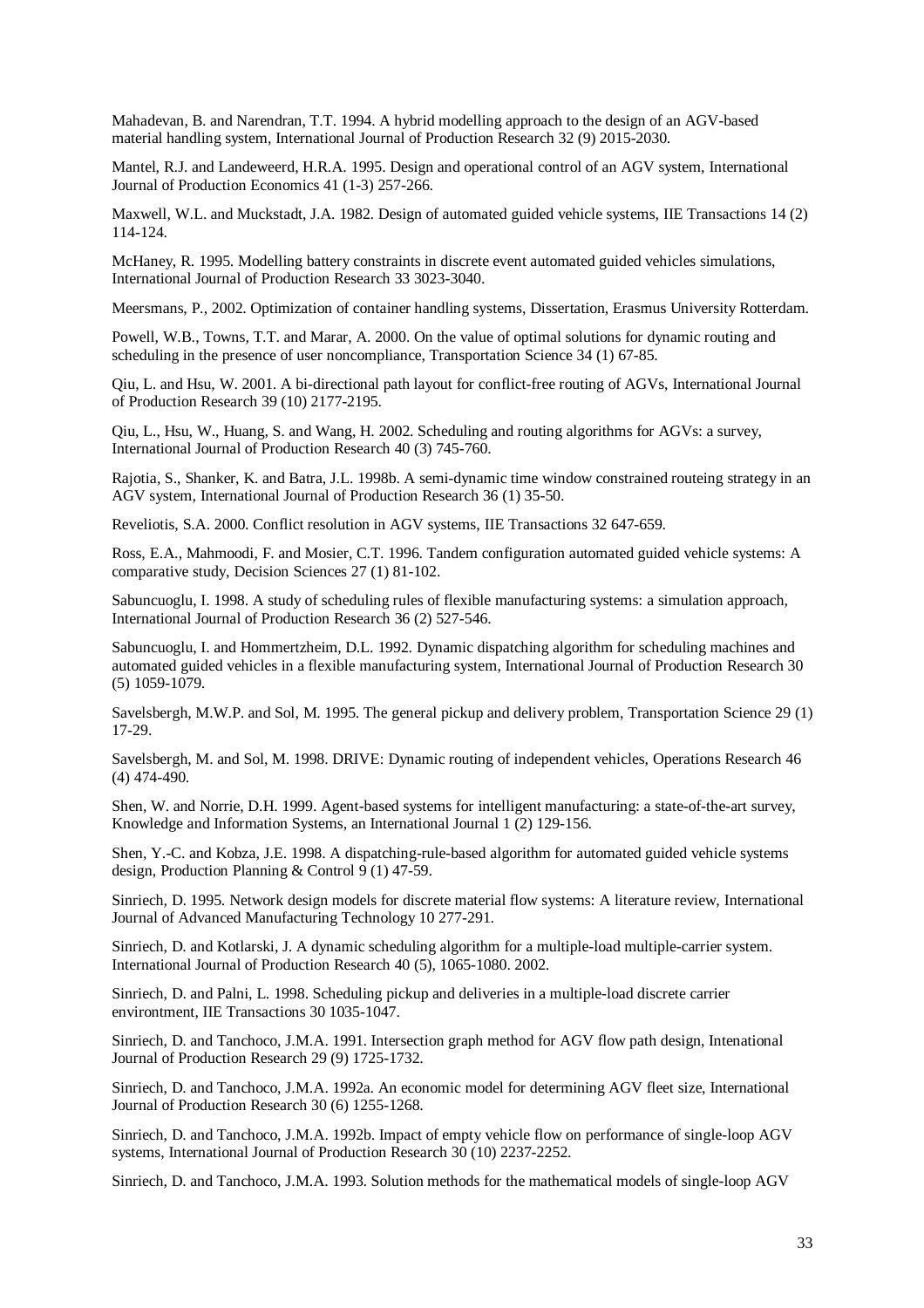systems, International Journal of Production Research 31 705-725.

Sinriech, D. and Tanchoco, J.M.A. 1995. An introduction to segmented flow approach for discrete material flow systems, International Journal of Production Research 33 (12) 3381-3410.

Sinriech, D. and Tanchoco, J.M.A. 1997. Design procedures and implemetation of the segmented flow topology (SFT) for discrete material flow systems, IIE Transactions 29 323-335.

Srinivasan, M.M., Bozer, Y.A. and Cho, M. 1994. Trip-based material handling systems: Throughput capacity analysis, IIE Transactions 26 (1) 70-89.

Taghaboni, F. 1997. A value-added approach for automated guided vehicle task assignment, Journal of Manufacturing Systems 16 (1) 24-34.

Taghaboni, F. and Tanchoco, J.M.A. 1995. Comparison of dynamic routing techniques for automated guided vehicle systems, International Journal of Production Research 33 2653-2669.

Talbot, L., 2003. Design and performance analysis of multistation automated guided vehicle systems, Dissertation, Universite Catholique de Louvain.

Tan, K.K. and Tang, K.Z. 2001. Vehicle dispatching system based on Taguchi-tuned fuzzy rules, European Journal of Operational Research 128 545-557.

Tanchoco, J.M.A., Egbelu, P.J. and Taghaboni, F. 1987. Determination of the total number of vehicles in an AGV-based material transport system, Material Flow 4 33-51.

Tanchoco, J.M.A. and Sinriech, D. 1992. OSL - optimal single-loop guide paths for AGVS, International Journal of Production Research 30 (3) 665-681.

Tompkins, J.A., White, J.A., Bozer, Y.A. and Tanchoco, J.M.A. 2003. Facilities planning, 3rd edn. John Wiley & Sons, Inc..

Ulusoy, G., Sivrikaya-Serifoglu§, F. and Bilge, Ü. 1997. A genetic algorithm approach to the simultaneous scheduling of machines and automated guided vehicles, Computers Operations Research 24 (4) 335-351.

Van der Meer, J.R., 2000. Operational control of internal transport system, Dissertation, Erasmus University Rotterdam.

Van der Meer, J.R. and De Koster, R. 1999. Using multiple load vehicles for internal transport with batch arrivals of loads. In: *Advances in Distribution Logistics* (ed M.Grazia Speranza and P.Stähly (Eds.)). Springer Berlin, pp. 197-214.

Vis, I.F.A., de Koster, R., Roodbergen, K.J. and Peeters, L.W.P. 2001. Determination of the number of automated guided vehicles required at a semi-automated container terminal, Journal of Operational Research society 52 (4) 409-417.

Yamashita, H. 2001. Analysis of dispatching rules of AGV systems with multiple vehicles, IIE Transactions 33 889-895.

Yang, J., Jaillet, P. and Mahmassani H. 2004. Real-Time multi-vehicle truckload pickup and delivery problems. Transportation Science 38 (2) 135-148.

Yim, D.S. and Linn, R.J. 1993. Push and pull rules for dispatching automated guided vehicles in a flexible manufacturing system, International Journal of Production Research 31 (1) 43-57.

Yu, W. and Egbelu, P.J. 2001. Design of a variable path tandem layout for automated guided vehicle systems, Journal of Manufacturing Systems 20 (5) 305-319.

Zeng, L., Wang, H.P.B. and Jin, S. 1991. Conflict detection of automated guided vehicles: a Petri net approach, International Journal of Production Research 29 (5) 865-879.